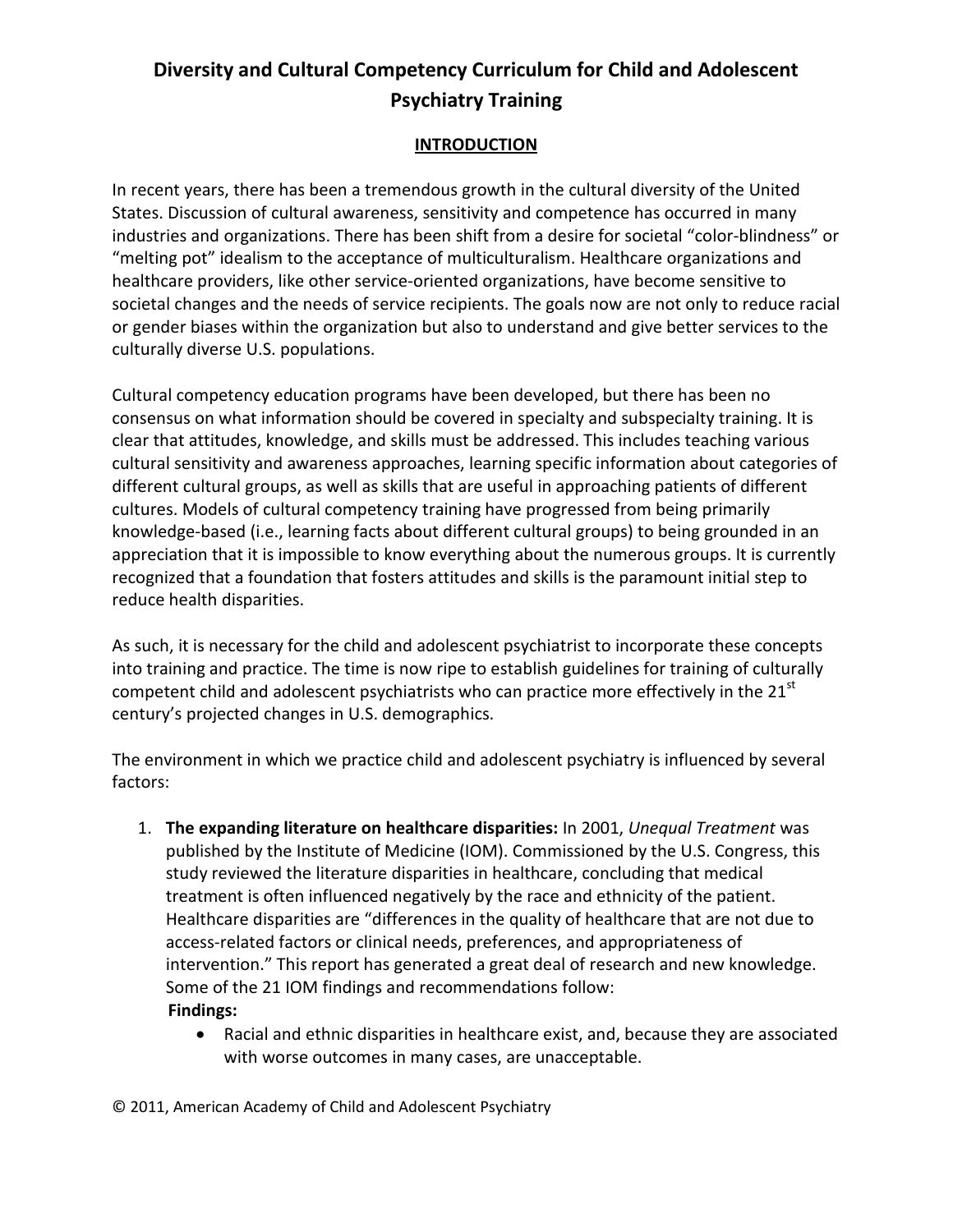- Racial and ethnic disparities in healthcare occur in the context of broader historic and contemporary social and economic inequality and evidence of persistent racial and ethnic discrimination in many sectors of American life.
- Many sources including health systems, healthcare providers, patients, and utilization managers – may contribute to racial and ethnic disparities in healthcare.
- Bias, stereotyping, prejudice, and clinical uncertainty on the part of healthcare providers may contribute to racial and ethnic disparities in healthcare….a greater understanding of the prevalence and influence of these processes is needed and should be sought through research.

#### **Recommendations:**

- Increase awareness of racial and ethnic disparities in healthcare among the general public and key stakeholders.
- Increase healthcare providers' awareness of disparities.
- Promote the consistency and equity of care through the use of evidence-based guidelines.
- Support the use of interpretation services where community need exists.
- Implement multidisciplinary treatment and preventive care teams.
- Integrate cross-cultural education into the training of all current and future health professionals.
- 2. **Shifting population demographics:** By the year 2042, it is anticipated that Americans of European origin will no longer be the majority. By 2050, 54% of the population is expected to be a member of a racial or ethnic minority (U.S. Census Bureau [http://www.census.gov/Press-](http://www.census.gov/Press-release/www/releases/archives/population/012496.html)

[release/www/releases/archives/population/012496.html\)](http://www.census.gov/Press-release/www/releases/archives/population/012496.html). For children, over half will be members of "minority" groups by 2023. In 2008, 44% of children were members of minority groups, and it is expected that 62% will be so in 2050. Approximately 30% of U.S. residents will be Hispanic/Latino by 2050, with African-Americans comprising 13% and Asian-Americans 7.84%.

<http://www.census.gov/population/www/projections/tablesandcharts.html>

The rate of growth of the "minority" populations is highest in areas that have not previously been considered diverse, including the South and Midwest (Pumariega, Rogers & Roth, 2005). The numbers of immigrant and refugee residents of the U.S. is also growing. In 1970, the foreign-born population of the United States was 4.7%. In 2000, that reached 10.4%, and 12% in 2004. The United Nations High Commissioner for Refugees (UNHCR) estimates that out of an estimated 15.2 million refugees worldwide, 279,548 live in the U.S. In addition, the immigration from Europe and Canada has declined while that from non-European minority groups has grown dramatically (Pumariega, Rothe & Pumariega). In addition to being members of minority groups,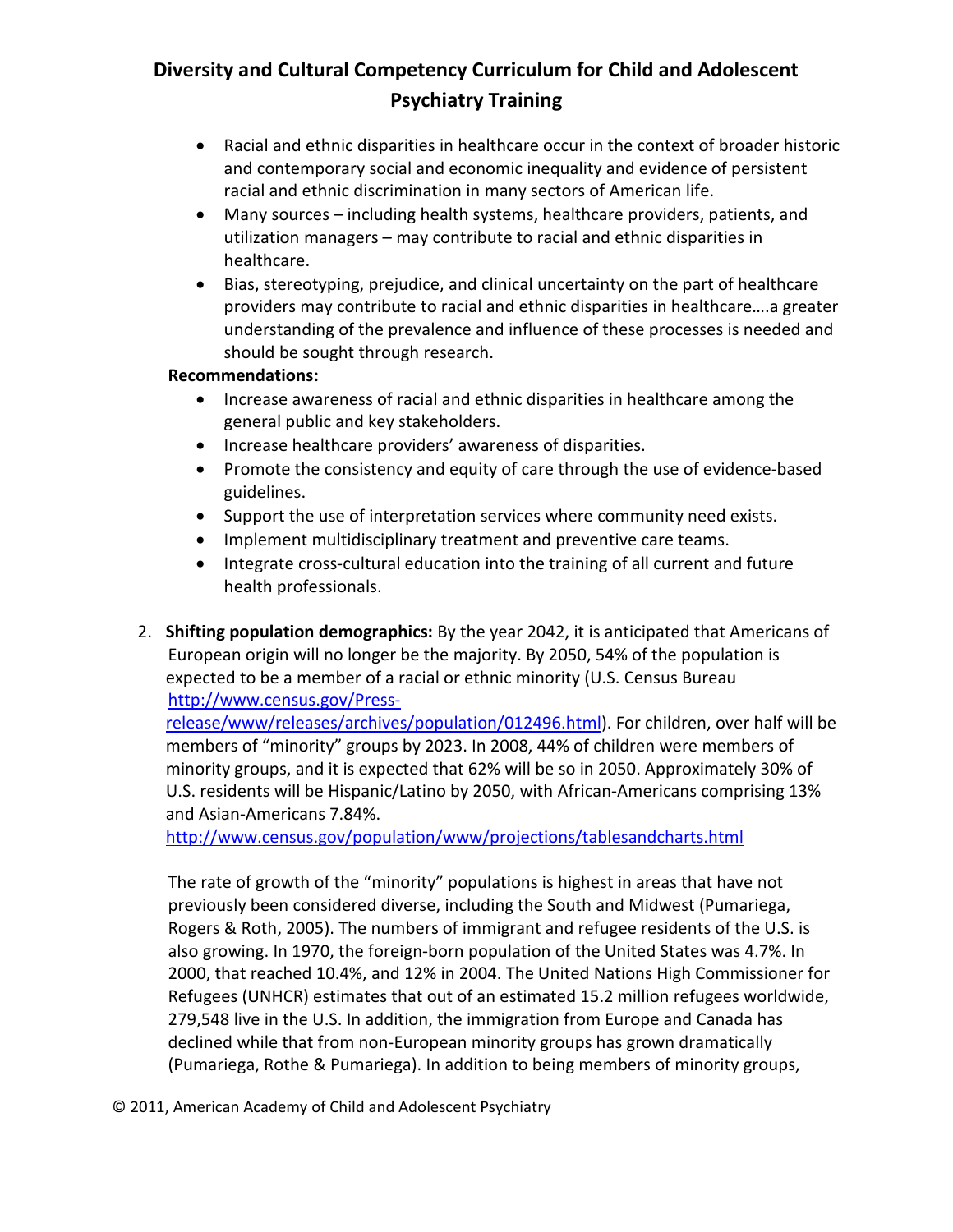immigrants and refugees often face/have survived the additional stressors of exposure to the traumas of war, torture, or natural disasters, the process of immigration, and changes in family structure necessitated by these events. Children, as well as adults in these families, may have lost close family members and friends, and find themselves with less psychosocial supports (Pumariega, Rothe & Pumariega). The acculturation process can have significant impact on both children and adults in these families.

|      |                                            | 2000  | 2025   | 2050   |
|------|--------------------------------------------|-------|--------|--------|
|      | White                                      | 75.1% | 77.29% | 73.98% |
|      | <b>Black or African American</b>           | 12.3% | 13.04% | 12.97% |
| One  | Asian                                      | 3.6%  | 5.91%  | 7.84%  |
| race | American Indian and Alaska Native          | 0.9%  | 1.13%  | 1.24%  |
|      | Native Hawaiian and other Pacific Islander | 0.1%  | 0.23%  | 0.28%  |
|      | Some other race                            | 5.5%  |        |        |
|      | Two or more races                          | 2.4%  | 2.41%  | 3.69%  |
|      | Hispanic or Latino                         | 12.5% | 21.20% | 30.25% |
|      | White, not Hispanic                        | 69.1% | 57.82% | 46.32% |

2008 estimates from the U.S. Census Bureau found that 47% of U.S. children under the age of 5 were members of minority groups and that 25% of them were Hispanic. For all children under 18, 44% were a minority and 22% were Hispanic.

- 3. **Requirement by the ACGME:** The requirements for residency training in both general psychiatry and child/adolescent psychiatry include the provision of "didactic instructions about American culture" and "supervised clinical experiences with patients of a variety of ethnic, racial, social and economic backgrounds." Similar requirements exist for medical students (Lu and Primm, 2006).
- 4. **Mandate by federal, state and other funding agencies and by the managed care organizations:** Most regulatory governmental and non-governmental agencies now require mental health agencies to provide special considerations in assessment and treatment of minority populations. Child advocacy groups at the national, state and local levels have reinforced this consideration of cultural responsiveness in public and private programs. Those providing care to children and families in all systems of care must be prepared to understand and embrace as nonpathological the differences in child-rearing, expected roles, patterns of communication, acceptable behaviors, and coping mechanisms found in the wide variety of cultures now present in the United States (Pumariega, Rogers & Rothe).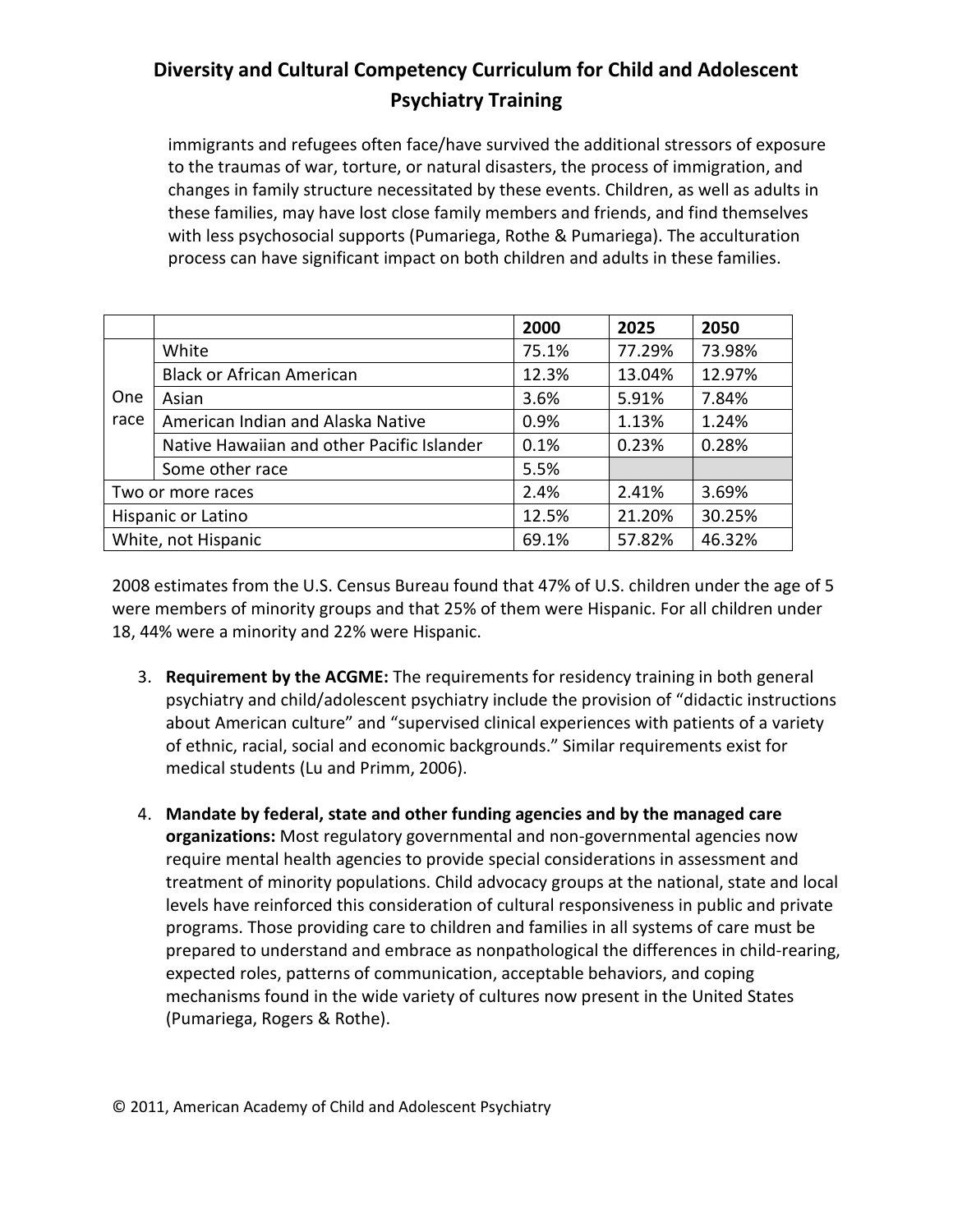- 5. **Inclusion of cultural considerations in the DSM-IV:** In 1994, the Diagnostic and Statistical Manual of Mental Disorders, for the first time, described three types of culturally relevant information in the diagnostic assessment:
	- cultural variations in the clinical presentations of major psychiatric disorders,
	- culture-bound syndromes, and
	- an outline for a cultural formulation, which has not yet been included as part of the multi-axial diagnosis.

The established diagnostic procedures now require clinicians' consideration of the cultural dimensions of clinical work.

6. **The diverse demographic backgrounds of residents:** About one-third of child and adolescent psychiatric residents and about 40% of general psychiatric residents in the 1995-1996 academic year were from ethnic minorities. The increasing enrollment of ethnic minorities in U.S. medical schools, and the increasing number of international medical graduates in general psychiatric residencies will result in a higher availability of child and adolescent psychiatric residents of ethnic minority backgrounds. The number of female medical students and female psychiatric residents from a multiplicity of cultural backgrounds has also been growing steadily.

About 44% of psychiatry residents in the 2007-2008 academic year identified themselves as African American (7.4%), Latino/Hispanic (6.9%), Asian (24.2%), American Indian or Alaska Native (0.2%), Native Hawaiian/Other Pacific Islander (0.5%) or other (13.2%). The self-descriptions of 13.2% are unknown, with 49.8% identifying themselves as White. These are consistent with numbers for the previous two academic years (APA, 2008). Thirty-three percent of residents were born outside the U.S. and 8.72% were non U.S. citizens. Thirty percent of psychiatry residents were international medical graduates. Of child and adolescent psychiatry fellows, 8.7% were African American, 1.7% American Indian or Alaska Native (AI/AN or NH/PI), and 23.8% were Asian and 11% were Latino/Hispanic (AAMC, 2008).

| Source      | Program          | White | African- | Asian | AI/AN | Other/unknown | Latino |
|-------------|------------------|-------|----------|-------|-------|---------------|--------|
|             |                  |       | American |       | or    |               |        |
|             |                  |       |          |       | NH/PI |               |        |
| <b>AAMC</b> | Psychiatry       | 58.3% | 8.3      | 26.9  | 1.0   | 5.5           | 12.3   |
| <b>AAMC</b> | Child/Adolescent | 57.4  | 8.7      | 23.8  | 1.7   | 8.4           | 11.1   |
| <b>APA</b>  | Psychiatry       | 49.8  | 7.4      | 24.2  | 0.7   | 4.8/13.2      | 6.9    |

- 7. **Influence of culture on child development:** From infancy to senescence, culture is a major factor in the developing personality through different child rearing practices and varied influences of the cultural milieu. Conceptualizations of normal and abnormal behaviors, and especially their treatment, are strongly related to cultural beliefs and
- © 2011, American Academy of Child and Adolescent Psychiatry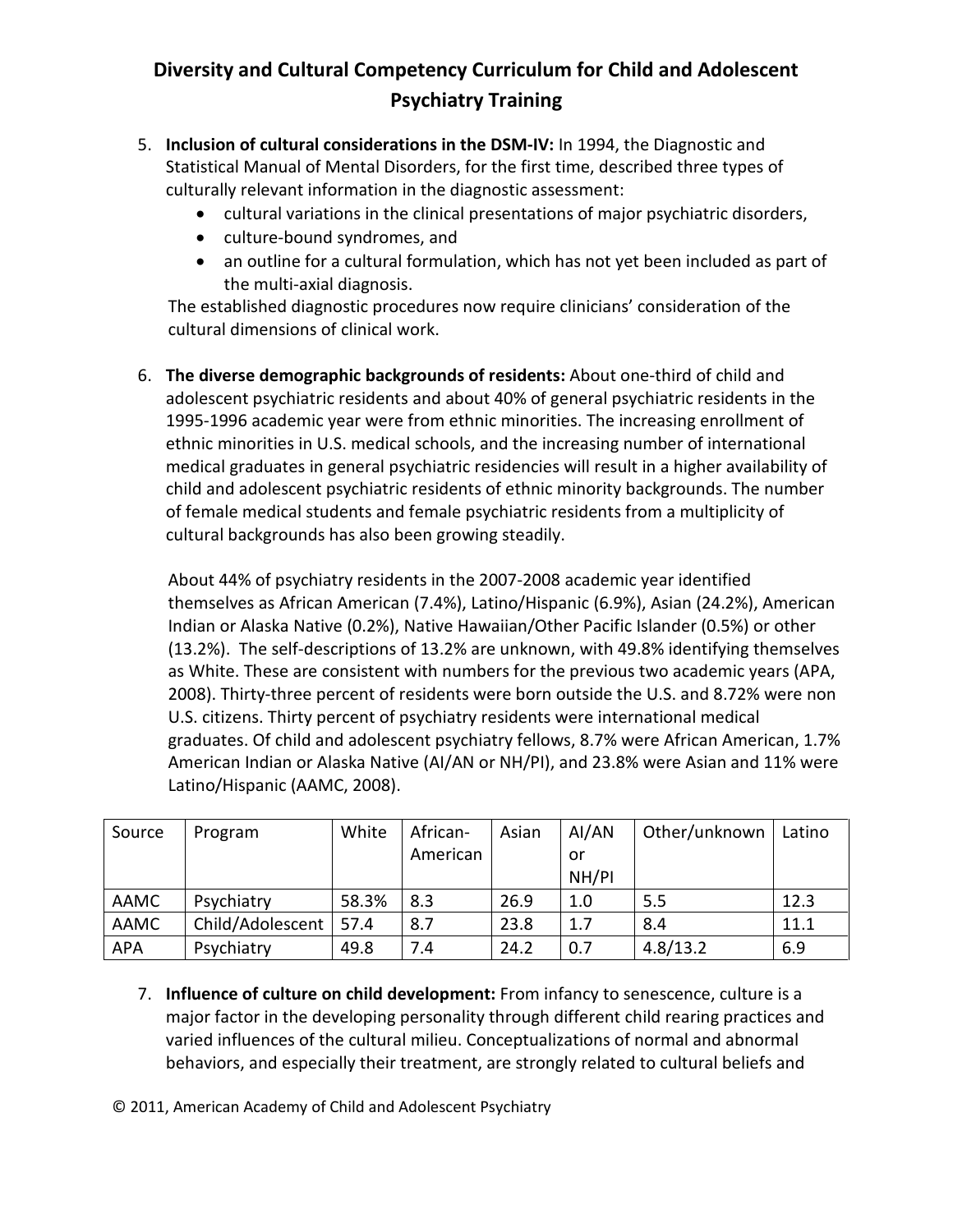practices. Examples are issues relevant to family rituals, the disciplining of children and social and religious milestones. The growth, development and parenting of children are fraught with cultural influences. A failure to recognize this results in misguidance and misdiagnosis by child mental health professionals (Pumariega, Rothe, and Rogers 2009).

#### **DEFINING CULTURAL COMPETENCE**

Culture has long been recognized as particularly significant in understanding human development, clinical assessment and treatment of mental disorders (Opler & Singer, 1956; Yamamoto, James & Polley, 1968; Giordano, 1973; Papajohn & Spiegel, 1975). In 1969, the American Psychiatric Association (APA) recognized transcultural or cross-cultural psychiatry as a specialized area of study. The need for training in cultural diversity has been addressed by individual practitioners (Pinderhughes and Pinderhughes, 1982; Bradshaw, 1978) and such training has been proposed by a number of professional groups, including the American Academy of Child and Adolescent Psychiatry. Four committees of the APA have published curricula (Thompson, 1995; Stein, 1994; Spielvogel, Dickstein, and Robinson, 1995; Garza-Trevino, Ruiz P, Varegos-Samuel, 1997) that pertain to four different cultural/racial groups: 1) American Indian, Alaska Native, Hawaiian, 2) Hispanic, 3) gay and lesbian, and 4) women.

Comas-Diaz (1988) recommended that the American Psychological Association, in 1985, "reorganize its temporary Task Force on Minority Education and Training into a permanent Committee on Ethnic Minority Human Resources Development... this committee advocates training in cultural diversity as a prerequisite to providing psychological services to ethnic minority populations" (pp. 354-355).

The matter of cultural competence in the clinical care of children and adolescents has received wide attention (Cross, Bazron, Dennis & Issacs, 1989). Cross, et al. (1989) defined cultural competence as "a set of congruent attitudes, behaviors and policies that are part of an agency, system or a professional group and that enables these groups to work effectively in crosscultural situations." To achieve this goal, an individual practitioner must accept differences and beware of judging them as deviant, be aware of one's own culture, understand the dynamics of working cross culturally, develop cultural knowledge, and adapt practice skills to fit the patient's cultural context.

Some features of cultural competence had been addressed previously by child and adolescent clinicians. Chess, Clark and Thomas (1953) addressed the importance of a cultural evaluation in psychiatric assessment and treatment, and Looff (1979) addressed the need for the clinician to examine the impact of various cultural factors on child development. Although his focus was on families in Appalachia, his message has wide applications.

© 2011, American Academy of Child and Adolescent Psychiatry Waldron and McDermott (1979) called attention to the cultural influences on approaches to the treatment of illness. "No cross-cultural treatment of children or adolescents should be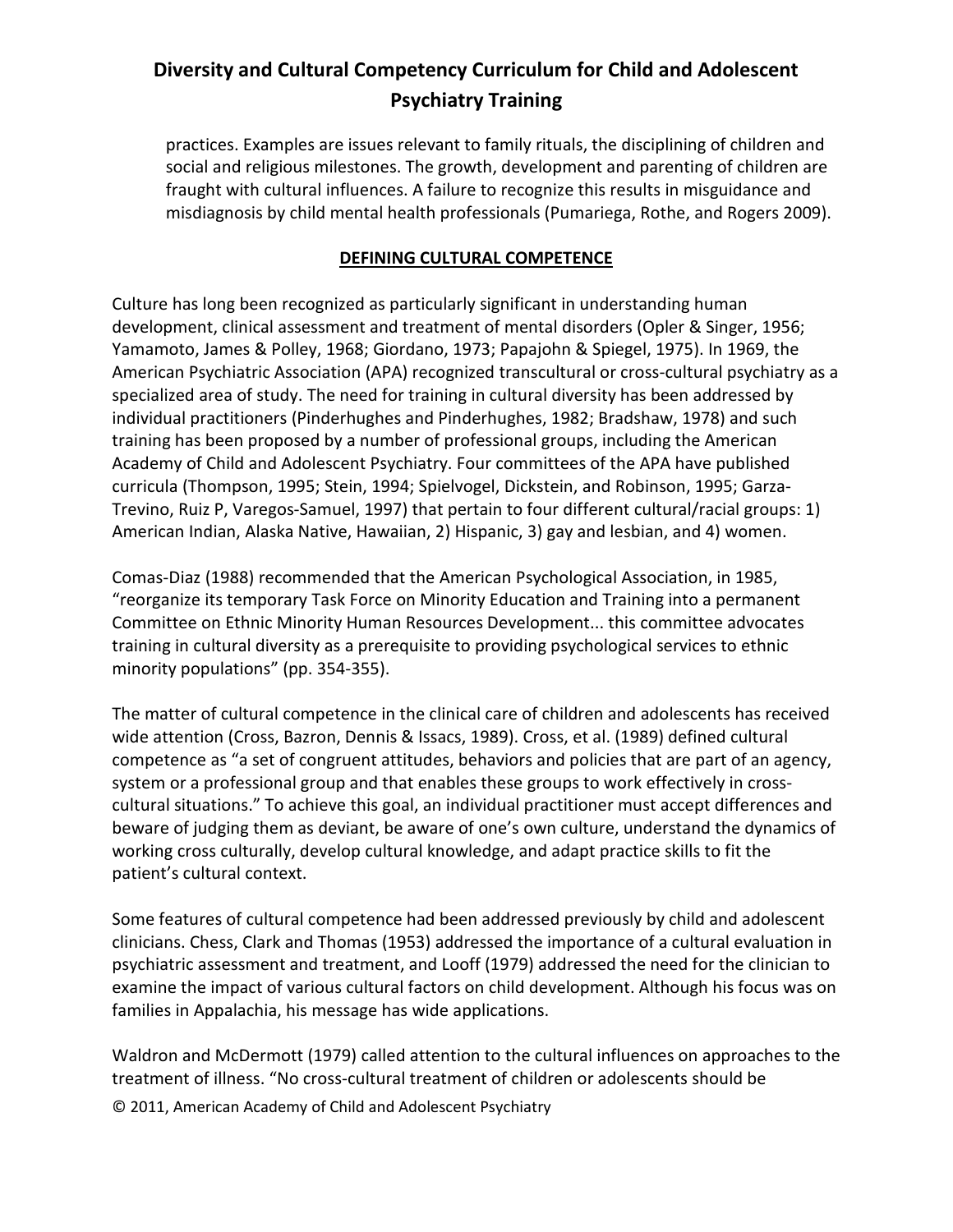attempted without awareness of and respect for the risks, problems, and areas of difficulty involved. A simple transfer of the techniques developed in one culture to application in another cannot be effective" (p. 443). In 1970, Adams discussed the impact of racism on biracial (black patient/white therapist) dyads and made suggestions for several measures that should help minimize the white therapist's racial distortions and ensure successful psychotherapeutic interventions. Spurlock (1985) in a paper titled "Assessment and Therapeutic Intervention of Black Children" underscored the need for competent clinicians to be alert to cultural differences and diversities within the racial group.

Cultural competence has been addressed, directly or indirectly, by child and adolescent mental health practitioners in their daily work and in their publications. The following publications are illustrative of this thrust: Vargas and Berlin (1993) noted that "the challenges of being culturally responsive must be confronted before children come to the hospital and must entail more than verbal efforts." Canino and Spurlock (1994) offered clinical guidelines for mental health service providers who work with economically disadvantaged children and adolescents from culturally diverse backgrounds. The authors' primary objective was to offer concrete suggestions about how to elicit relevant history information and whom to select as the informant. This included recommendations regarding how to use available diagnostic criteria, and how to intervene, with whom, and with which treatment strategies.

Cultural competence defines a set of knowledge-based and interpersonal skills that enable an individual to understand and work effectively with individuals of diverse cultures (including one's own) across all categories of socioeconomic status, gender, religious, racial, and ethnic background. The shared values, norms, customs, history, art, language, etc., in a group of people represent their culture. Specific skills to be acquired by a culturally competent child and adolescent psychiatrist include the abilities to:

- interview effectively and communicate with children and families of different cultural backgrounds – recognizing that the spectrum of cultures is always changing. This may require the effective use of interpreters for non-English speaking immigrants.
- formulate a diagnosis that includes the cultural dimensions relevant to clinical issues and psychopathology. So-called culture-based syndromes may be considered.
- formulate treatment plans that are culturally sensitive to the child's and the family's concept of mental illness and perceived severity of illness.
- provide an effective psychotherapeutic and psycho-pharmacotherapeutic intervention specific to the cultural background of the child and the family, with an understanding of possible differences in treatment expectations and outcome.
- advocate the accessibility for all patients to mental health services and other supportive resources, such as to primary care, education, financial assistance,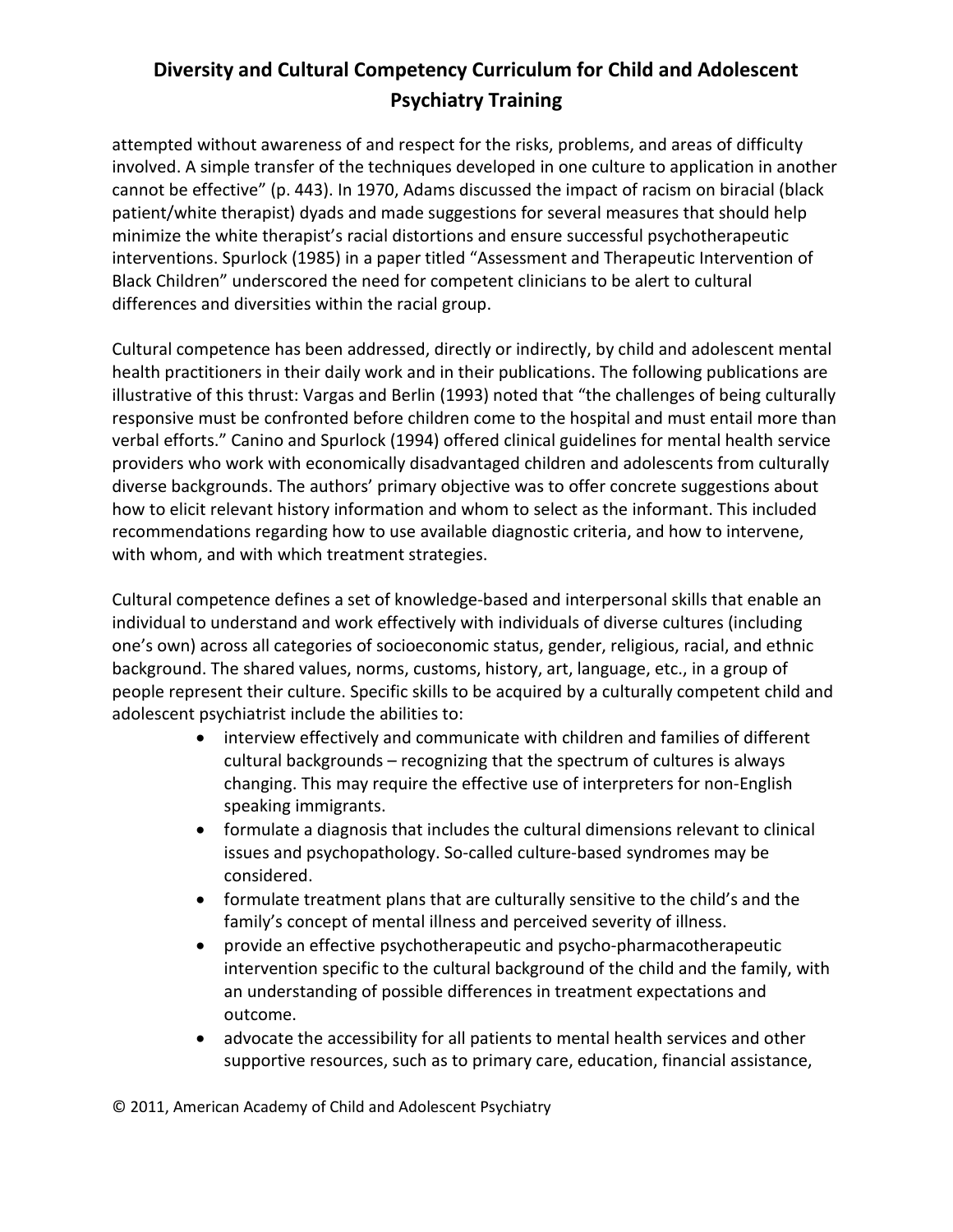juvenile justice, child welfare and natural helpers. The ability to advocate the delivery and quality of care for underserved populations is imperative.

- advocate within managed care systems that a culturally diverse mix of enrollees and physicians be adopted in order to improve treatment effectiveness.
- appreciate that a response to treatment may be a function of cross-cultural dynamics, and often a product of the interaction of a clinician and family who are from two different cultures.
- discuss the impact of cultural concerns on medical ethics and on the definition of health and illness.

## **CONCLUSION**

Failure to attain cultural competence during the child and adolescent psychiatric residency will result in a limited understanding of personal cultural biases, misdiagnoses, and ineffective treatment of people of diverse cultural backgrounds. A service system that is not responsive to the needs of culturally diverse populations may become subject to closer scrutiny by the local communities and its elected officials.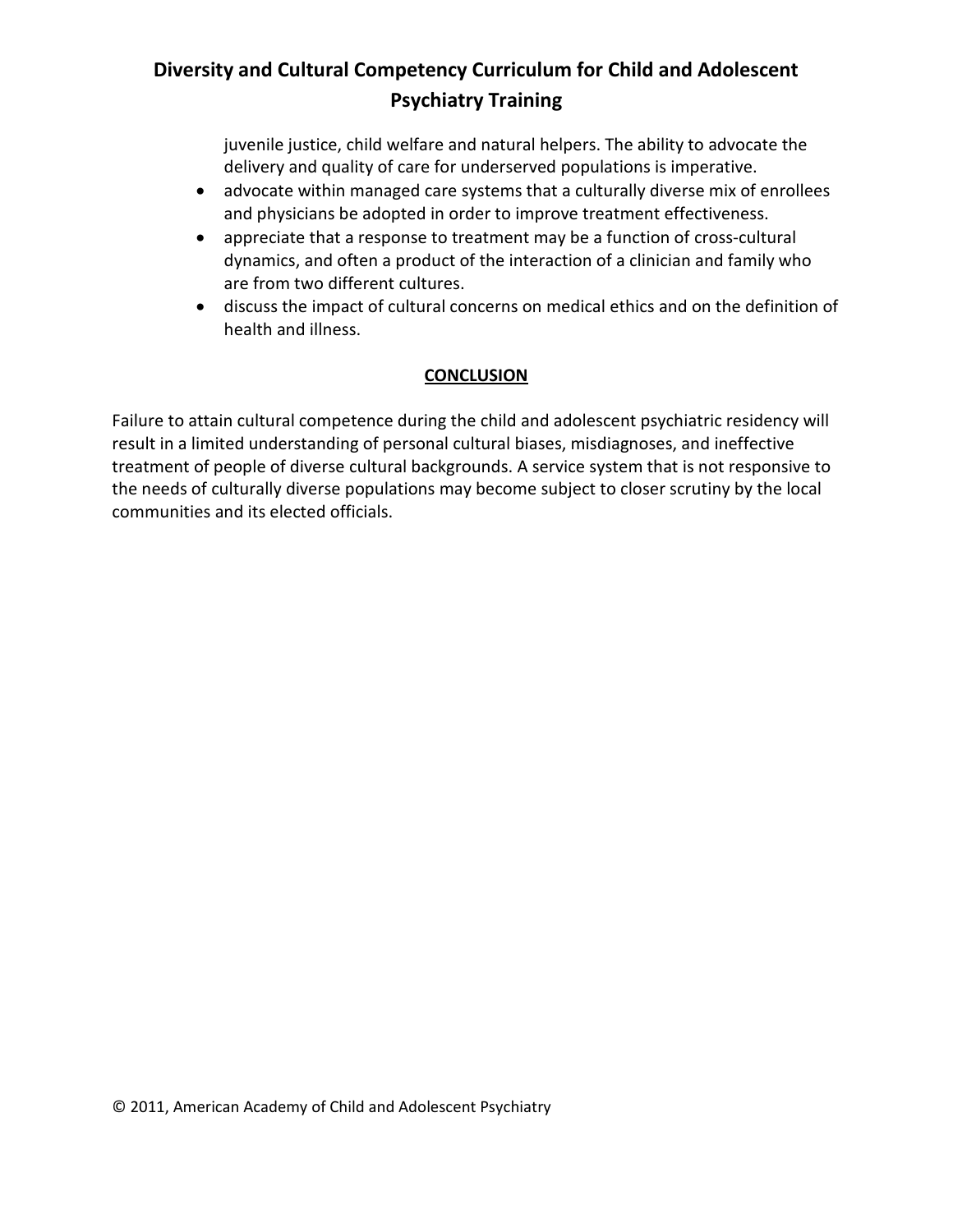### **CURRICULUM**

We have delineated three goals to be covered by the end of child and adolescent psychiatry training. These goals can be integrated into currently existing topics and do not have to be separated into a separate course. It is recognized that for some trainees, initial cultural competency training may have begun during medical school and/or general psychiatry training. A needs assessment is an appropriate way to ensure what topics most require coverage for each cohort of trainees. For each goal we have defined basic, intermediate and advanced level competencies. These competencies have been crosswalked with the Accreditation Council for Graduate Medical Education (ACGME) competencies in order to help illustrate how cultural competency impacts the functioning of a child and adolescent psychiatrist. Suggested methods for teaching each goal and a reference list are also provided.

#### **GOALS**

**Goal 1:** Understand the concept of cultural competence and its application in the practice of child and adolescent psychiatry: knowledge, skills, and attitudes.

**Goal 2:** Knowledge of normal development compared to pathology within the concept of cultural identity.

**Goal 3:** Understand the cultural competence model of service delivery and systems based care, including the development of skills and the necessary attitudes and perspective to work in or consult to a system that provides care for children from culturally diverse populations and their families.

#### **LEVELS OF COMPETENCY**

**Basic:** The minimum level of cultural competency that a fellow should have upon completion of child and adolescent psychiatry training.

**Intermediate:** The recommended level of cultural competency for a practitioner who is working in a community with a diverse patient population.

**Advanced:** The level of cultural proficiency to which a practitioner can aspire as a result of experience and scholarship.

#### **ACGME Competencies Legend:**

**CS:** Clinical Science **COMM:** Interpersonal Skills and Communication **PC:** Patient Care **PBL:** Practice Based Learning and Improvement **PROF:** Professionalism and Ethical Behavior **SBP:** Systems-Based Practice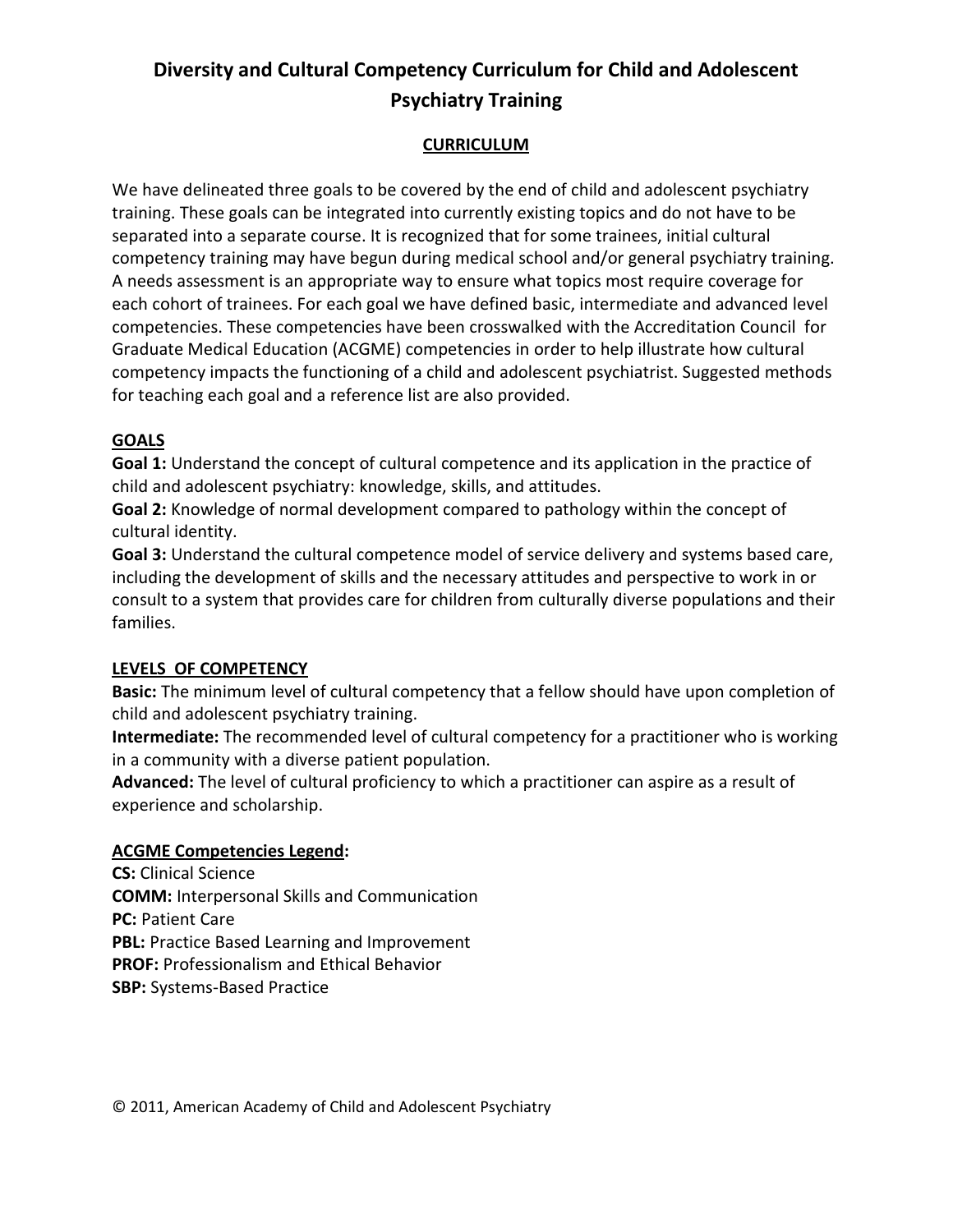#### **GOAL 1**

## **To understand the concept of cultural competence and its application in the practice of child and adolescent psychiatry.**

Objectives: At the end of the course/training residents will be able to:

#### **Knowledge**

| <b>Objective</b>                                                  | Level of     | <b>ACGME</b>        |
|-------------------------------------------------------------------|--------------|---------------------|
|                                                                   | Competency   | <b>Competencies</b> |
| Define cultural competence.                                       | <b>Basic</b> | CS, PBL             |
| Recognize culture as a broad concept that goes beyond the         | <b>Basic</b> | CS, PC              |
| focus on the study of racial/ethnic identities and includes sub   |              |                     |
| cultures of religion, economic strata, Western/mainstream         |              |                     |
| medicine, patient role, intergenerational conflict, etc.          |              |                     |
| Define physician role in culturally competent patient care.       | <b>Basic</b> | CS, PC, PBL         |
| Recognize disparities in mental healthcare.                       | <b>Basic</b> | <b>CS</b>           |
| Describe differential risk factors, diagnostic patterns, and      | <b>Basic</b> | <b>CS</b>           |
| symptom expression in different ethnic groups, including          |              |                     |
| culture-bound syndromes.                                          |              |                     |
| Learn about specific characteristics of normality and distress in | <b>Basic</b> | <b>PBL</b>          |
| ethnic groups in the community where the clinician serves.        |              |                     |

#### **Skills**

| <b>Objective</b>                                     | <b>Level of Competency</b> | <b>ACGME</b>        |
|------------------------------------------------------|----------------------------|---------------------|
|                                                      |                            | <b>Competencies</b> |
| Respectfully and effectively communicate healthcare  | Intermediate               | PC, COMM,           |
| information with diverse patient populations.        |                            | <b>PROF</b>         |
| Assess a patient using a cultural formulation.       | Intermediate               | CS, PC, PBL         |
| Conduct a culturally sensitive and appropriate       | Intermediate               | PC, COMM            |
| psychiatric interview with the patient and family    |                            |                     |
| taking into account the unique cultural variables of |                            |                     |
| both, not limited to ethnicity.                      |                            |                     |
| Conduct a mental status exam from a culturally-      | Intermediate               | CS, PC, COMM        |
| informed perspective.                                |                            |                     |
| Formulate a diagnosis that includes the cultural     | Intermediate               | CS, PC              |
| dimensions relevant to clinical issues and           |                            |                     |
| psychopathology.                                     |                            |                     |
| Give attention to physical appearance, affect,       | Intermediate               | CS, PC, PBL         |
| behaviors and behavioral norms, language and self-   |                            |                     |
| image as being culturally determined.                |                            |                     |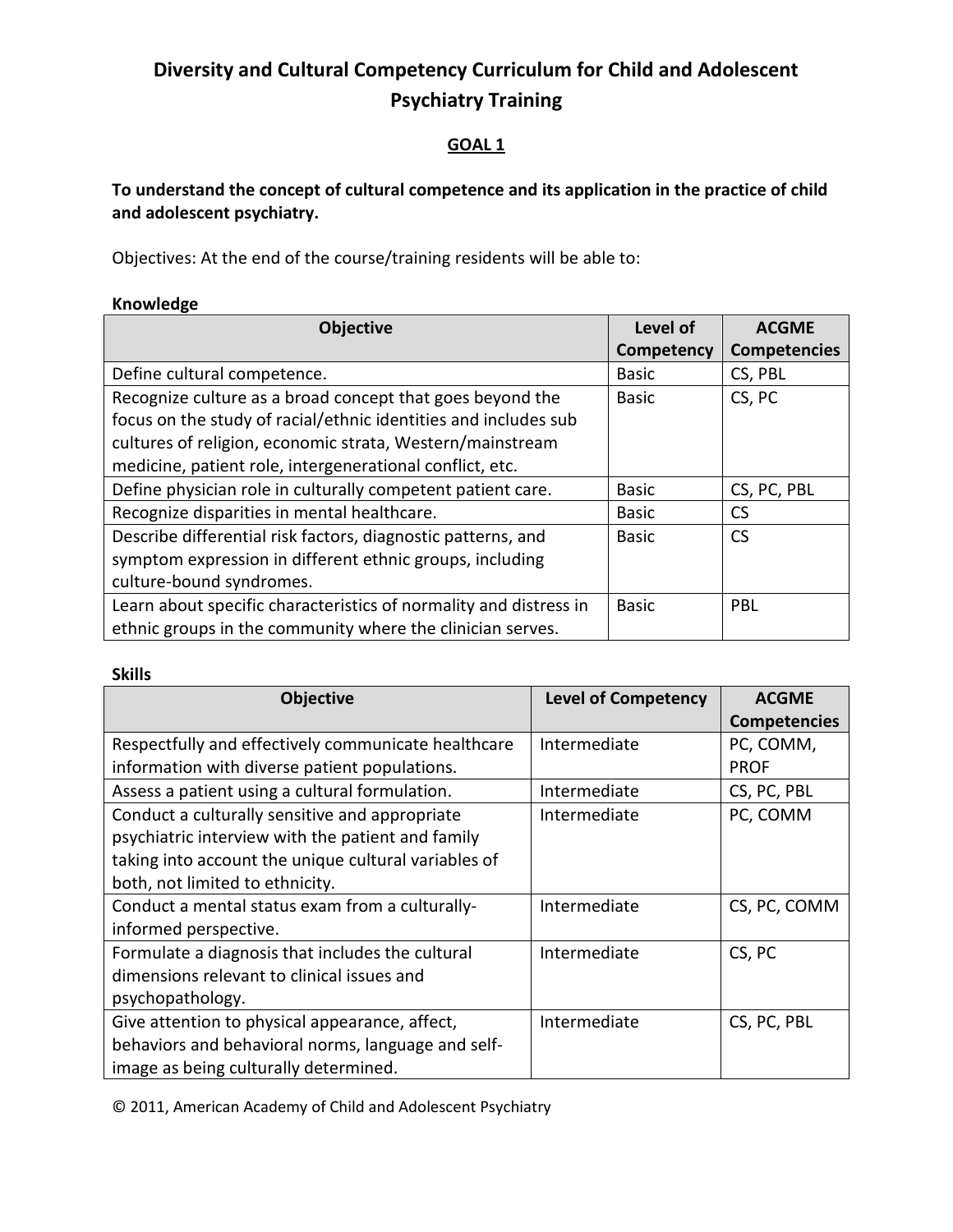| Use the cultural formulation in negotiating an      | Intermediate | PC, COMM |
|-----------------------------------------------------|--------------|----------|
| effective psychotherapeutic and                     |              |          |
| psychopharmacotherapeutic intervention with an      |              |          |
| understanding of possible differences in treatment  |              |          |
| expectations and outcome.                           |              |          |
| Acquire proficiency in ongoing communication across | Intermediate | PC, COMM |
| cultural differences between clinician and patient- |              |          |
| family.                                             |              |          |

#### **Attitudes**

| <b>Objective</b>                                       | <b>Level of Competency</b> | <b>ACGME</b>        |
|--------------------------------------------------------|----------------------------|---------------------|
|                                                        |                            | <b>Competencies</b> |
| Value diversity and all cultural orientations as valid | Intermediate/Advanced      | <b>PROF</b>         |
| except when they violate basic human rights.           |                            |                     |
| Appreciate the need for cultural competency in         | Intermediate/Advanced      | PC, PROF            |
| clinical encounters.                                   |                            |                     |
| Develop a therapeutic relationship with a culturally   | Intermediate/Advanced      | PC, COMM            |
| different patient.                                     |                            |                     |
| Be comfortable with interface of his/her own           | Intermediate/Advanced      | PC, PROF            |
| personal values and socio-cultural background and      |                            |                     |
| cross-cultural patient care.                           |                            |                     |
| Be aware of patient's and family's prejudices and      | Intermediate/Advanced      | CS, PC, PROF        |
| biases, and show they may affect clinical judgment.    |                            |                     |
| Effectively keep own internal biases in check to       | Intermediate/Advanced      | PC, COMM,           |
| establish an objective, patient and family-centered    |                            | <b>PROF</b>         |
| therapeutic perspective.                               |                            |                     |

## **Methods**

Following are suggested methods for teaching Goal 1 objectives:

| <b>Objective</b> | <b>Content</b>                                   | <b>Methods</b>                 |
|------------------|--------------------------------------------------|--------------------------------|
| Knowledge        | Cultural competency - definition and concept     | Didactic sessions, include     |
|                  | LEARN/CLEFS/CRASH models                         | residents as teachers          |
|                  | Articulate ways in which cultural differences    | Readings (see bibliography),   |
|                  | including the culture of medicine, poverty,      | highlight evidence-based       |
|                  | religion, etc. have an impact on patient care    | practices                      |
|                  | Review of culture-specific psychiatric           | Lectures by representatives of |
|                  | epidemiology and culture-bound syndromes of      | diverse communities in the     |
|                  | local racial/ethnic groups                       | program's vicinity             |
|                  | Appreciate disparities in access and delivery of | Use diversity of program       |
|                  | mental healthcare: Surgeon General's Report,     | trainees to educate            |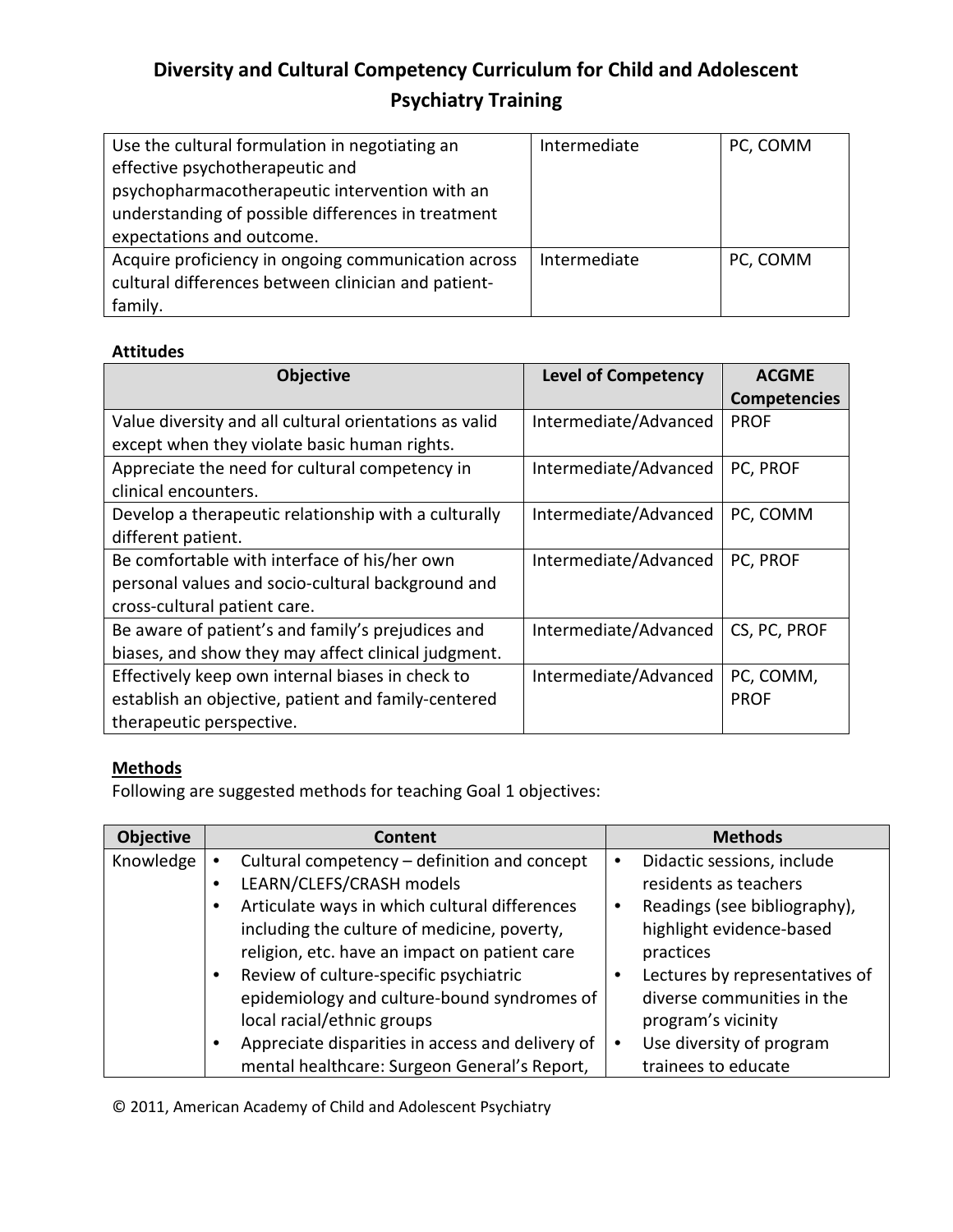|                  | etc.<br>Knowledge about idioms of distress,<br>differential symptomatology, behavioral<br>norms, help-seeking behaviors, and<br>explanatory models of mental illness for main<br>cultures in community.                                                                                                                                                                                                                    | Film nights, include residents<br>$\bullet$<br>in planning, as discussion<br>leaders, coordinating<br>Cultural field trips to<br>$\bullet$<br>restaurants/museums/festivals<br>Evaluation tool<br>$\bullet$                                                                                                                                                                                                                                              |
|------------------|----------------------------------------------------------------------------------------------------------------------------------------------------------------------------------------------------------------------------------------------------------------------------------------------------------------------------------------------------------------------------------------------------------------------------|----------------------------------------------------------------------------------------------------------------------------------------------------------------------------------------------------------------------------------------------------------------------------------------------------------------------------------------------------------------------------------------------------------------------------------------------------------|
| <b>Skills</b>    | Conduct a patient centered interview<br>$\bullet$<br>Assessment of patient using cultural<br>$\bullet$<br>formulation<br>Cultural elements of mental status exam<br>$\bullet$<br>Focus attention on attire, affect, language and<br>self image as determinants of patient and<br>clinician culture<br>Effective use of interpreters<br>٠<br>Exercise reflective practice around social and<br>$\bullet$<br>cultural issues | DSM-IV cultural formulation<br>$\bullet$<br>Observed patient interview<br>Culturally-informed patient<br>$\bullet$<br>write-up<br>Supervision by 'expert' faculty<br>$\bullet$<br>Modeling of reflective practice<br>$\bullet$<br>by 'expert' faculty<br><b>DVD: Culture of Emotions</b><br>$\bullet$<br>Small group exercises and role<br>٠<br>play<br>Journaling<br>$\bullet$<br>Clinical practice<br>$\bullet$<br><b>Evaluation tool</b><br>$\bullet$ |
| <b>Attitudes</b> | Appreciate need for cultural competency skills<br>$\bullet$<br>in medical practice<br>Establish a therapeutic relationship with a<br>$\bullet$<br>culturally diverse patient to the clinician.<br>Exercise cultural sensitivity in all aspects of<br>$\bullet$<br>patient related care                                                                                                                                     | Experiential group<br>$\bullet$<br>Group role play focusing on<br>$\bullet$<br>assumptions about patients<br>and those that patients have<br>Self-reflection journal<br>$\bullet$<br>Clinical practice supervision<br>$\bullet$<br>Film nights, include residents<br>$\bullet$<br>in planning, discussion leaders,<br>coordinating<br>Cultural field trips to<br>$\bullet$<br>restaurants/museums/festivals<br>Evaluation tool<br>$\bullet$              |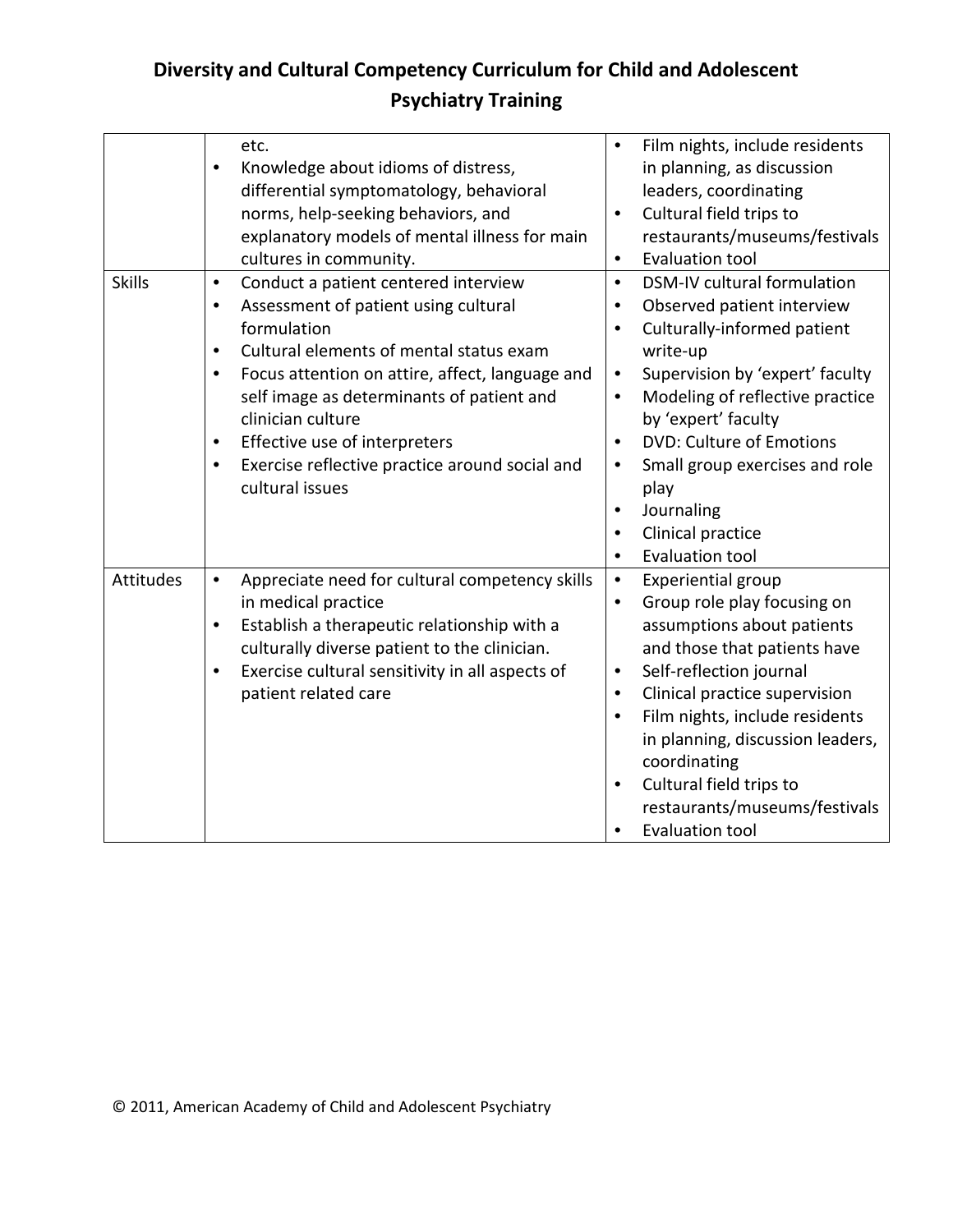### **GOAL 2**

## **Knowledge of normal development compared to pathology within the concept of cultural identity.**

Objectives: At the end of the course/training residents will be able to:

#### **Knowledge**

| <b>Objective</b>                                      | <b>Level of Competency</b> | <b>ACGME</b>        |
|-------------------------------------------------------|----------------------------|---------------------|
|                                                       |                            | <b>Competencies</b> |
| Describe normal developmental differences and         | <b>Basic</b>               | CS, PC, PBL         |
| developmental expectations among diverse              |                            |                     |
| populations and how these influence normal            |                            |                     |
| behavior.                                             |                            |                     |
| Describe the roles that cultural values and cultural  | <b>Basic</b>               | CS, PC, PBL         |
| explanatory models of mental illness play in illness  |                            |                     |
| expression and help-seeking behaviors.                |                            |                     |
| Articulate factors that contribute to misassessment   | <b>Basic</b>               | CS, COMM, PC,       |
| and misdiagnosis of normative and dysfunctional       |                            | PBL, PROF, SBP      |
| behaviors in evaluating diverse children and youth.   |                            |                     |
| Describe differences in definition of roles,          | <b>Basic</b>               | CS, PBL             |
| boundaries, and function of families across           |                            |                     |
| different cultures.                                   |                            |                     |
| Describe differences in child-rearing practices       | Basic/Intermediate         | CS, PBL             |
| across different cultures.                            |                            |                     |
| Articulate the importance of culture in the process   | <b>Basic</b>               | CS, COMM, PC        |
| of normal identity formation.                         |                            |                     |
| Describe the impact of spirituality in the process of | Basic/Intermediate         | CS, PBL             |
| development.                                          |                            |                     |

#### **Skills**

| <b>Objective</b>                                   | <b>Level of Competency</b> | <b>ACGME</b>        |
|----------------------------------------------------|----------------------------|---------------------|
|                                                    |                            | <b>Competencies</b> |
| Reflect on his/her own cultural background/        | Basic/Intermediate         | <b>PROF</b>         |
| identity.                                          |                            |                     |
| Recognize transference and countertransference     | Intermediate/Advanced      | <b>PROF</b>         |
| reactions related to cultural identity.            |                            |                     |
| Use the knowledge of cultural explanatory models   | Intermediate/Advanced      | CS, PC, SBP         |
| of mental illness and the roles that these play in |                            |                     |
| illness expression and help-seeking behaviors in   |                            |                     |
| everyday patient interactions.                     |                            |                     |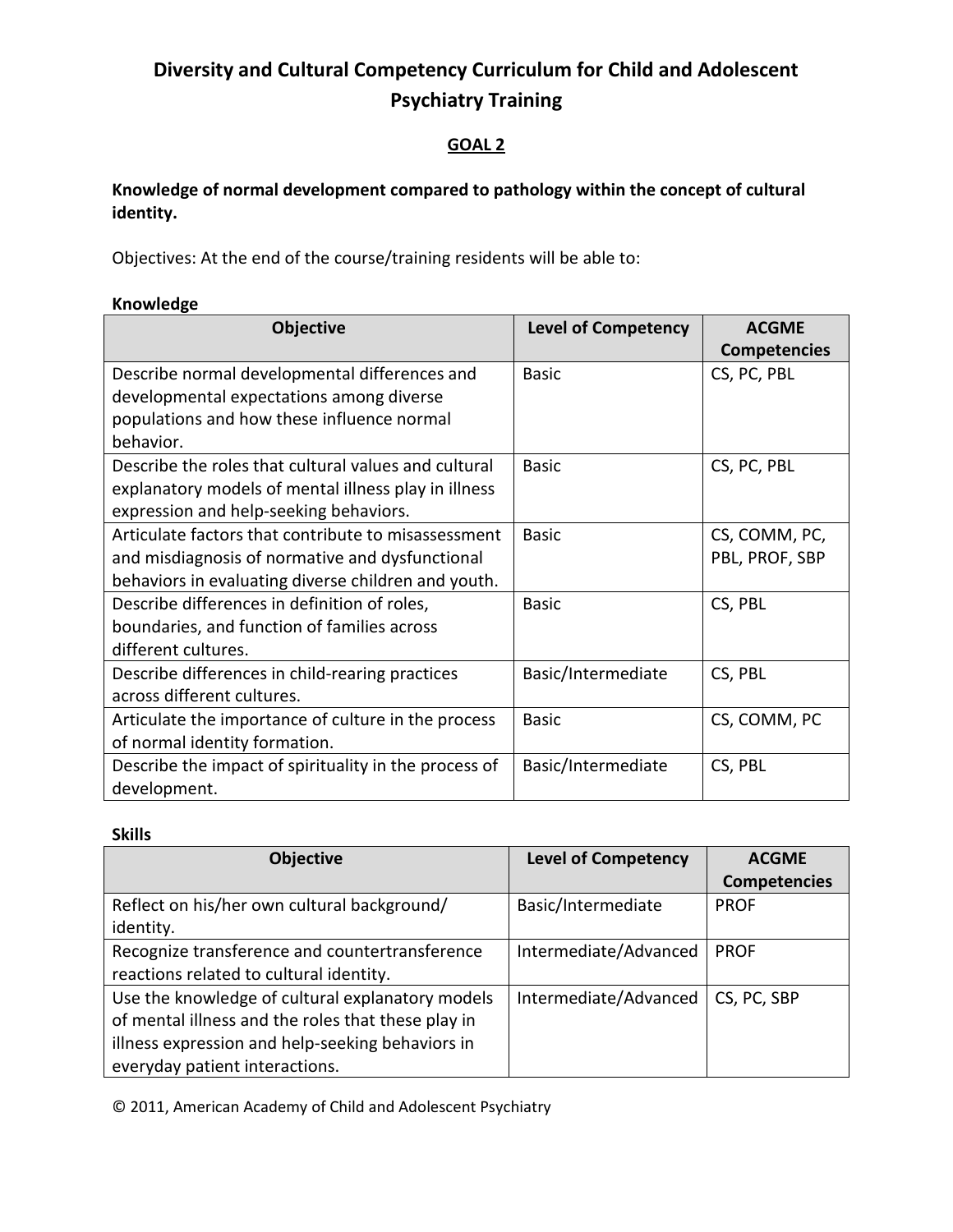| Distinguish normal variants versus dysfunctional    | Intermediate/Advanced   PC, PBL       |            |
|-----------------------------------------------------|---------------------------------------|------------|
| behaviors within a cultural context.                |                                       |            |
| Effectively help diverse families recognize and     | Intermediate/Advanced                 | PC, SBP    |
| address parenting practices that are not legally    |                                       |            |
| acceptable in mainstream American society.          |                                       |            |
| Assist diverse families in navigating the           | Intermediate/Advanced   CS, COMM, PC, |            |
| acculturation of their children and avoiding inter- |                                       | <b>SBP</b> |
| generational cultural conflict.                     |                                       |            |

#### **Attitudes**

| <b>Objective</b>                                    | <b>Level of Competency</b> | <b>ACGME</b>        |
|-----------------------------------------------------|----------------------------|---------------------|
|                                                     |                            | <b>Competencies</b> |
| Recognize physician biases around normal            | Basic                      | CS, PBL, PROF       |
| development, family organization, and child-rearing |                            |                     |
| practices and keep them in check so they do not     |                            |                     |
| influence clinical judgment.                        |                            |                     |
| Develop a sensitivity to the common cultural norms  | Intermediate               | PBL, SBP            |
| of various ethnic groups.                           |                            |                     |
| Develop an acceptance of variants in development,   | Basic/Intermediate         | CS, COMM, PC,       |
| family organization, and child-rearing while        |                            | PBL, PROF, SBP      |
| maintaining value neutrality.                       |                            |                     |
| Appreciate the challenges of bicultural identity    | Intermediate/Advance       | CS, COMM, PC,       |
| formation.                                          | d                          | PBL, SBP            |
| Appreciate the adverse impact of discrimination     | Advanced                   | CS, COMM, PC,       |
| and marginalization on identity development.        |                            | PBL, PROF, SBP      |

## **Methods**

Following are suggested methods for teaching Goal 2 objectives:

| <b>Objective</b> | <b>Content</b>                           | <b>Methods</b>                           |
|------------------|------------------------------------------|------------------------------------------|
| Knowledge        | Cultural identity - definition and stage | Didactic sessions<br>$\bullet$           |
|                  | Helms and Cross models; include          | Readings (see bibliography)<br>٠         |
|                  | Helms' white American identity           | <b>DSM-IV TR Cultural formulation</b>    |
|                  | development                              | Lectures by community                    |
|                  | Review of specific differences in        | representatives                          |
|                  | development of local racial/ethnic       | Observation of children from<br>٠        |
|                  | groups                                   | diverse cultures in normal               |
|                  | understand the concept of "privilege"    | developmental settings in their          |
|                  | for those in majority groups             | own communities                          |
|                  | understand the concept of                | DVD: Real Women Have Curves<br>$\bullet$ |
|                  | "biculturality" for those in all groups  | DVD: Bend it like Beckham                |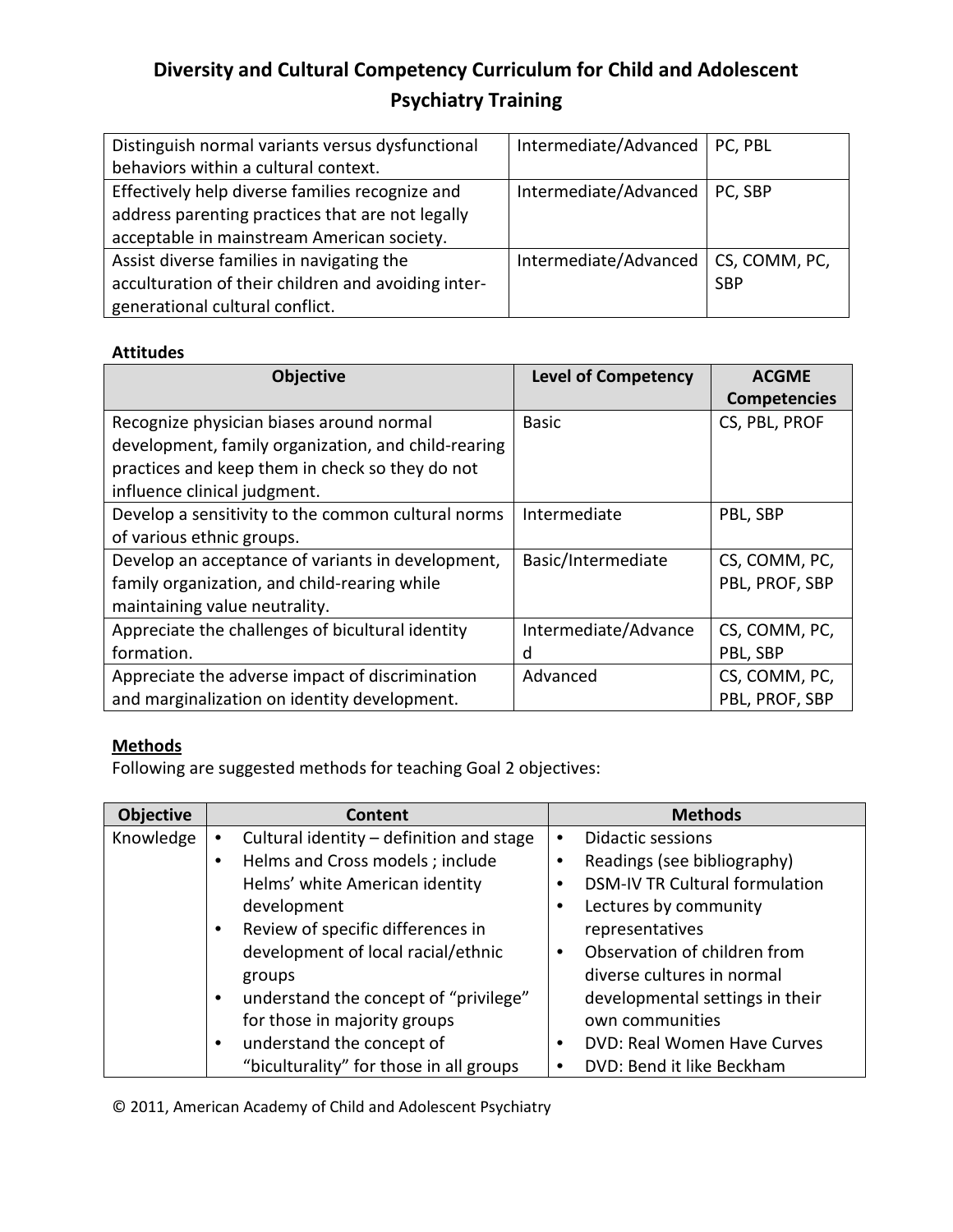|               | understand the potential cultural<br>٠<br>effects of cross-racial foster care and<br>adoption<br>understand the effects of immigration<br>٠<br>on cultural identity development,<br>particularly the impact on younger,<br>more acculturated family members<br>who may be used as cultural and<br>linguistic interpreters.<br>understand the development of faith<br>and spirituality in children and how<br>this is exhibited in families<br>understand the development of<br>٠<br>gay/lesbian identity development<br>understand the development of<br>$\bullet$<br>feminine identity development<br>understand how cultural stereotypes<br>$\bullet$<br>are developed and how culture is<br>perceived in children | $\bullet$<br>$\bullet$ | DVD: My Son the Fanatic<br>Develop your own screening<br>culture questions for your intake<br>interview. How will you know when<br>you need to follow up and ask<br>more questions?<br>PBL case |
|---------------|----------------------------------------------------------------------------------------------------------------------------------------------------------------------------------------------------------------------------------------------------------------------------------------------------------------------------------------------------------------------------------------------------------------------------------------------------------------------------------------------------------------------------------------------------------------------------------------------------------------------------------------------------------------------------------------------------------------------|------------------------|-------------------------------------------------------------------------------------------------------------------------------------------------------------------------------------------------|
| <b>Skills</b> | Identify aspects of own cultural<br>$\bullet$                                                                                                                                                                                                                                                                                                                                                                                                                                                                                                                                                                                                                                                                        | $\bullet$              | Experiential group                                                                                                                                                                              |
|               | background that might conflict with                                                                                                                                                                                                                                                                                                                                                                                                                                                                                                                                                                                                                                                                                  |                        | implicit.harvard.edu                                                                                                                                                                            |
|               | that of patients                                                                                                                                                                                                                                                                                                                                                                                                                                                                                                                                                                                                                                                                                                     |                        | Small group exercises - (discuss                                                                                                                                                                |
|               | identify own stage of cultural identity<br>$\bullet$                                                                                                                                                                                                                                                                                                                                                                                                                                                                                                                                                                                                                                                                 |                        | stereotypes of own and other                                                                                                                                                                    |
|               | identify transference and<br>٠                                                                                                                                                                                                                                                                                                                                                                                                                                                                                                                                                                                                                                                                                       |                        | groups)                                                                                                                                                                                         |
|               | countertransference reactions related                                                                                                                                                                                                                                                                                                                                                                                                                                                                                                                                                                                                                                                                                | $\bullet$              | journaling                                                                                                                                                                                      |
|               | to cultural identity                                                                                                                                                                                                                                                                                                                                                                                                                                                                                                                                                                                                                                                                                                 | $\bullet$              | clinical practice                                                                                                                                                                               |
|               | identify potential differences in the<br>$\bullet$                                                                                                                                                                                                                                                                                                                                                                                                                                                                                                                                                                                                                                                                   | ٠                      | Faculty observe interviews with                                                                                                                                                                 |
|               | mental status exam that are related to                                                                                                                                                                                                                                                                                                                                                                                                                                                                                                                                                                                                                                                                               |                        | patients for recognition of cultural                                                                                                                                                            |
|               | cultural development                                                                                                                                                                                                                                                                                                                                                                                                                                                                                                                                                                                                                                                                                                 |                        | concerns.                                                                                                                                                                                       |
|               | assess the importance of faith to a<br>child and family                                                                                                                                                                                                                                                                                                                                                                                                                                                                                                                                                                                                                                                              |                        |                                                                                                                                                                                                 |
| Attitudes     | identify own level of knowledge of<br>$\bullet$                                                                                                                                                                                                                                                                                                                                                                                                                                                                                                                                                                                                                                                                      | $\bullet$              | Cultural competence health                                                                                                                                                                      |
|               | local cultural groups                                                                                                                                                                                                                                                                                                                                                                                                                                                                                                                                                                                                                                                                                                |                        | practitioner assessment                                                                                                                                                                         |
|               | identify own attitudes regarding local<br>$\bullet$                                                                                                                                                                                                                                                                                                                                                                                                                                                                                                                                                                                                                                                                  |                        |                                                                                                                                                                                                 |
|               | cultural groups                                                                                                                                                                                                                                                                                                                                                                                                                                                                                                                                                                                                                                                                                                      |                        |                                                                                                                                                                                                 |
|               | identify means to effect change in<br>٠                                                                                                                                                                                                                                                                                                                                                                                                                                                                                                                                                                                                                                                                              |                        |                                                                                                                                                                                                 |
|               | systems in regards to cultural identity                                                                                                                                                                                                                                                                                                                                                                                                                                                                                                                                                                                                                                                                              |                        |                                                                                                                                                                                                 |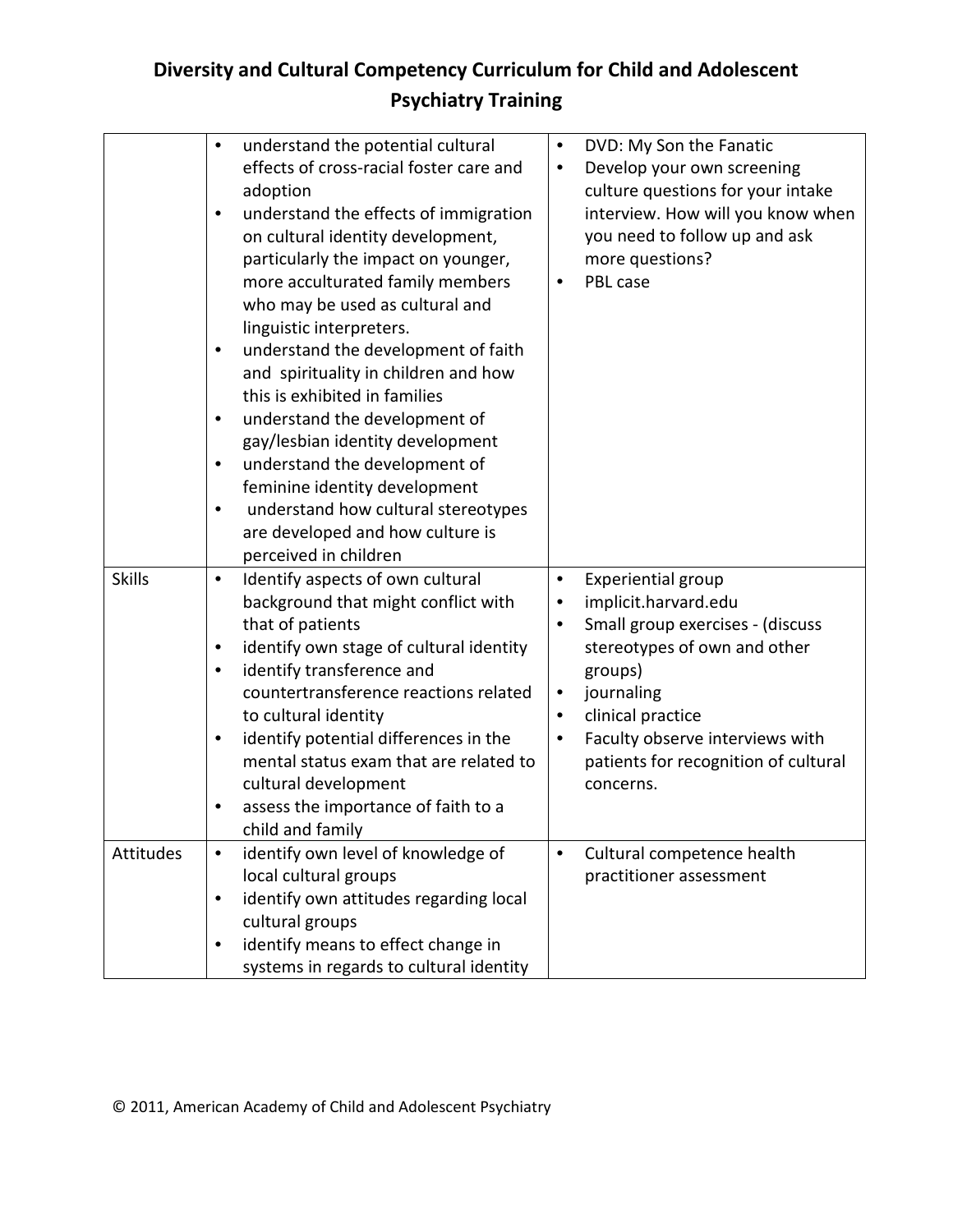#### **GOAL 3**

**Understand the cultural competence model of service delivery and systems based care. This includes the development of skills and the necessary attitudes and perspective to work in or consult to a system that provides care for children from culturally diverse populations and their families.** 

Objectives: At the end of the course, the resident will be able to

#### **Knowledge**

| <b>Objective</b>                                  | <b>Level of Competency</b> | <b>ACGME</b>        |
|---------------------------------------------------|----------------------------|---------------------|
|                                                   |                            | <b>Competencies</b> |
| Name existing community resources available for   | <b>Basic</b>               | PC, SBP             |
| the various ethnic groups of patients.            |                            |                     |
| Name the different faith healers that different   | Basic                      | CS, SBP             |
| ethnic groups in their community commonly use in  |                            |                     |
| adjunction to other treatment or solely as help-  |                            |                     |
| seeking behaviors.                                |                            |                     |
| Name the various psychosocial agencies existing   | <b>Basic</b>               | <b>SBP</b>          |
| within their communities.                         |                            |                     |
| Be aware of the local social world of the patient | Basic                      | COMM, SBP           |
| and family and its influence on help-seeking      |                            |                     |
| behavior, illness manifestation and treatment.    |                            |                     |
| Define the basic elements of a culturally         | <b>Basic</b>               | CS, SBP             |
| competent system of care.                         |                            |                     |

#### **Skills**

| <b>Objective</b>                                       | <b>Level of Competency</b> | <b>ACGME</b>        |
|--------------------------------------------------------|----------------------------|---------------------|
|                                                        |                            | <b>Competencies</b> |
| Effectively use interpreters for non-English           | <b>Basic</b>               | COMM, PC, SBP       |
| speaking patients.                                     |                            |                     |
| Incorporate the local social world of the patient      | Intermediate               | PC, SBP             |
| and family in the treatment plan.                      |                            |                     |
| Address influence of spirituality or lack thereof in   | Intermediate               | COMM, PC, CS        |
| the patient and family's understanding and             |                            |                     |
| management of illness.                                 |                            |                     |
| Integrate the spiritual world of patient and family in | Intermediate               | PC, SBP             |
| the treatment plan.                                    |                            |                     |
| Discuss evidence-based practices with diverse          | Advanced                   | CS, PC              |
| populations.                                           |                            |                     |
| Advocate for accessibility and delivery of quality     | Advanced                   | <b>SBP</b>          |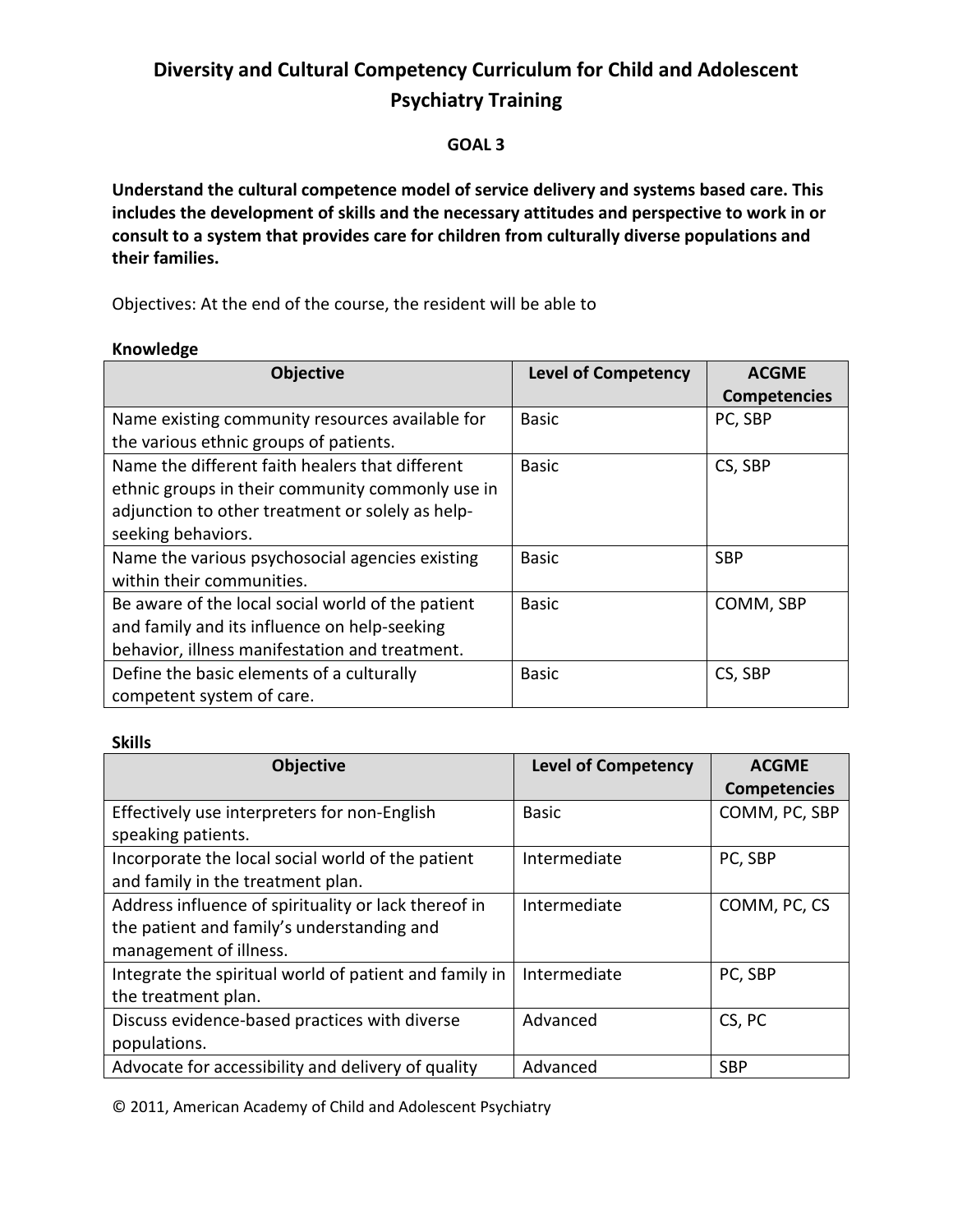| care to mental health services and other supportive<br>resources, such as primary care, education,<br>financial assistance, juvenile justice, child welfare<br>and natural helpers for all patients. |              |               |
|------------------------------------------------------------------------------------------------------------------------------------------------------------------------------------------------------|--------------|---------------|
| Discuss mental health disparities across different<br>ethnic/racial populations, and identify factors that<br>contribute to their development and sustainment.                                       | Intermediate | CS, SBP       |
| Use natural cultural and community<br>strengths/resources within a systems of care<br>model.                                                                                                         | Intermediate | PC, SBP       |
| Ability to pursue a culturally-competent informed<br>consent and psychoeducational process for both<br>pharmacotherapy and psychological/psychosocial<br>services involving families and youth.      | Advanced     | COMM, PC, SBP |

#### **Attitudes:**

| <b>Objective</b>                                     | <b>Level of Competency</b> | <b>ACGME</b>        |
|------------------------------------------------------|----------------------------|---------------------|
|                                                      |                            | <b>Competencies</b> |
| Display a willingness to negotiate treatment to      | <b>Basic</b>               | COMM, PROF          |
| incorporate cultural variables and the patient's     |                            |                     |
| local world.                                         |                            |                     |
| Utilize a "team" approach to care incorporating the  | <b>Basic</b>               | COMM, PROF,         |
| family's beliefs about illness and treatment as well |                            | <b>SBP</b>          |
| as other modalities of treatment sacred to the       |                            |                     |
| patient (within clinical judgment).                  |                            |                     |
| Adopt a value neutral approach around traditional    | <b>Basic</b>               | PROF, SBP           |
| versus non-traditional treatment selection by the    |                            |                     |
| family within the system of care.                    |                            |                     |

## **Methods**

Following are suggested methods for teaching Goal 3 objectives:

| <b>Objective</b> | Content                                     | <b>Methods</b>                    |
|------------------|---------------------------------------------|-----------------------------------|
| Knowledge        | Existing community resources, as well as    | <b>Didactic sessions</b><br>٠     |
|                  | natural and cultural community strengths    | Readings including latest         |
|                  | Psychosocial agencies available and         | literature on cultural competency |
|                  | cultural determinants of their use          | evidence-based practices (see     |
|                  | Acculturation conflicts within families and | bibliography)                     |
|                  | determination of use of systems given       | Lectures by community             |
|                  | that variable                               | representatives                   |
|                  | Mental health disparities across different  | Observation of children from      |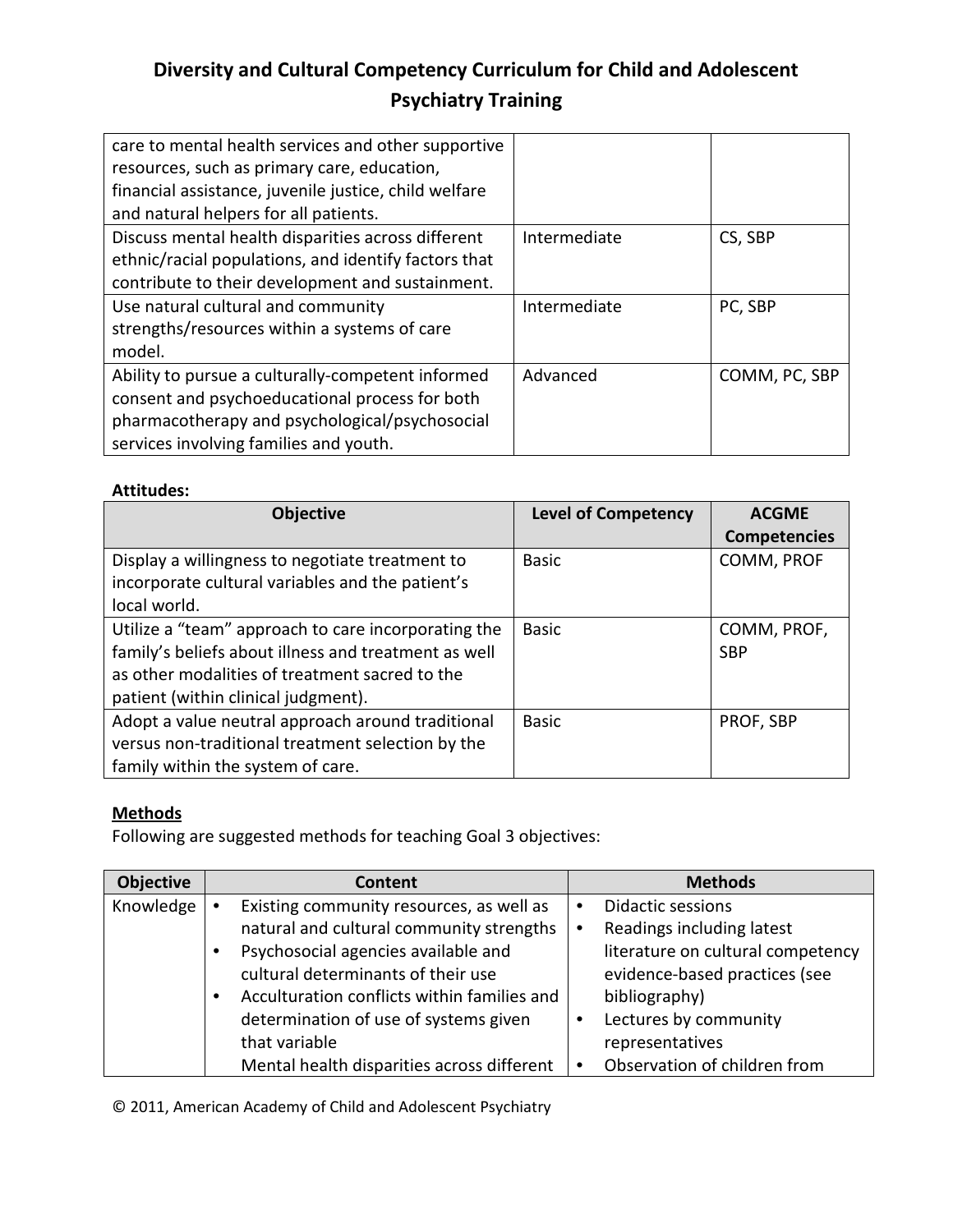|                  | ethnic/racial populations<br>Basic elements of a culturally competent<br>٠<br>system of care                                                                                                                                                                                                                                                                   | diverse cultures in normal<br>developmental settings in their<br>own communities                                                                                                                                                                                                                                                                                                                          |
|------------------|----------------------------------------------------------------------------------------------------------------------------------------------------------------------------------------------------------------------------------------------------------------------------------------------------------------------------------------------------------------|-----------------------------------------------------------------------------------------------------------------------------------------------------------------------------------------------------------------------------------------------------------------------------------------------------------------------------------------------------------------------------------------------------------|
| <b>Skills</b>    | The science of using interpreters/cultural<br>٠<br>advocates<br>Accessibility and delivery of quality care<br>for patients to mental health services and<br>other supportive resources<br>Collaboration with cultural healers and<br>tribal elders within diverse cultures - their<br>influence in explanations of illness, and in<br>treatment and management | <b>Didactic sessions</b><br>$\bullet$<br>Readings and literature review on<br>٠<br>latest evidence-based practices<br>Supervised interviews with<br>٠<br>presence of interpreters<br>Field trips to local mental health<br>$\bullet$<br>agencies specific for different<br>ethnic groups<br>Field rotations in community<br>٠<br>agencies and systems of care<br>Lectures by community<br>representatives |
| <b>Attitudes</b> | Competent cross-cultural communication<br>٠                                                                                                                                                                                                                                                                                                                    | 'Expert' supervision<br>٠                                                                                                                                                                                                                                                                                                                                                                                 |
|                  | Team approach to assessment and<br>management that includes patient, family                                                                                                                                                                                                                                                                                    | Modeling by 'expert' faculty<br>Field rotations in community<br>$\bullet$                                                                                                                                                                                                                                                                                                                                 |
|                  | and other important members                                                                                                                                                                                                                                                                                                                                    | agencies and systems of care                                                                                                                                                                                                                                                                                                                                                                              |

#### **Film Resources for all objectives:**

© 2011, American Academy of Child and Adolescent Psychiatry *The Visitor Under the Same Moon Tortilla Soup Good Fences The Gods Must Be Crazy The Scent of Green Papaya The Killing Fields El Norte Ma Vie en Rose And the Earth Did Not Swallow Him Thank You for Not Smoking Mad Hot Ballroom Hotel Rwanda CAMP Bend It Like Beckham Elephant Maria Full of Grace Super Size Me The Debut*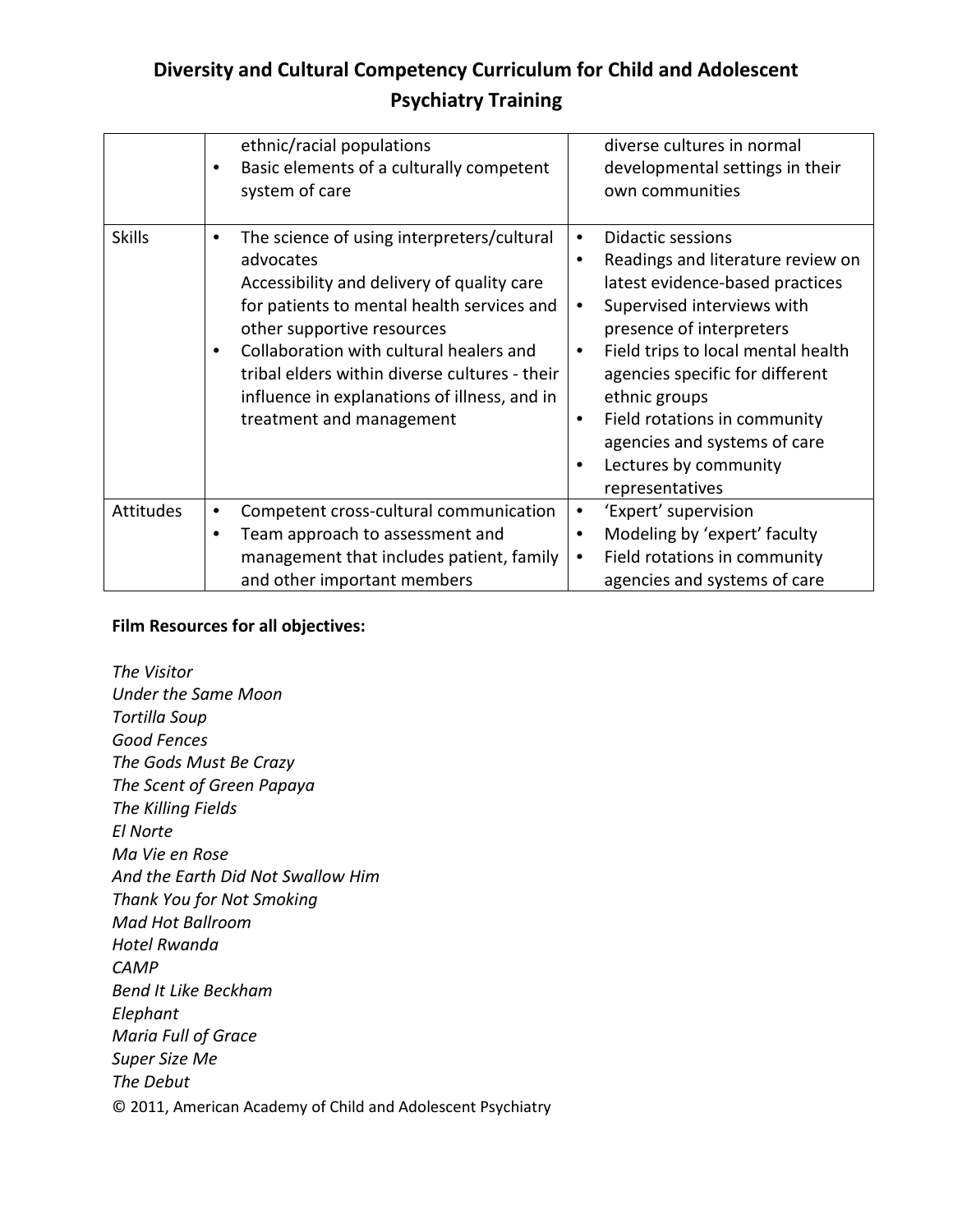*Santitos Monsoon Wedding The Laramie Project Invisible Children Color of Paradise Born into Brothels Beauty Academy of Kabul Real Women Have Curves*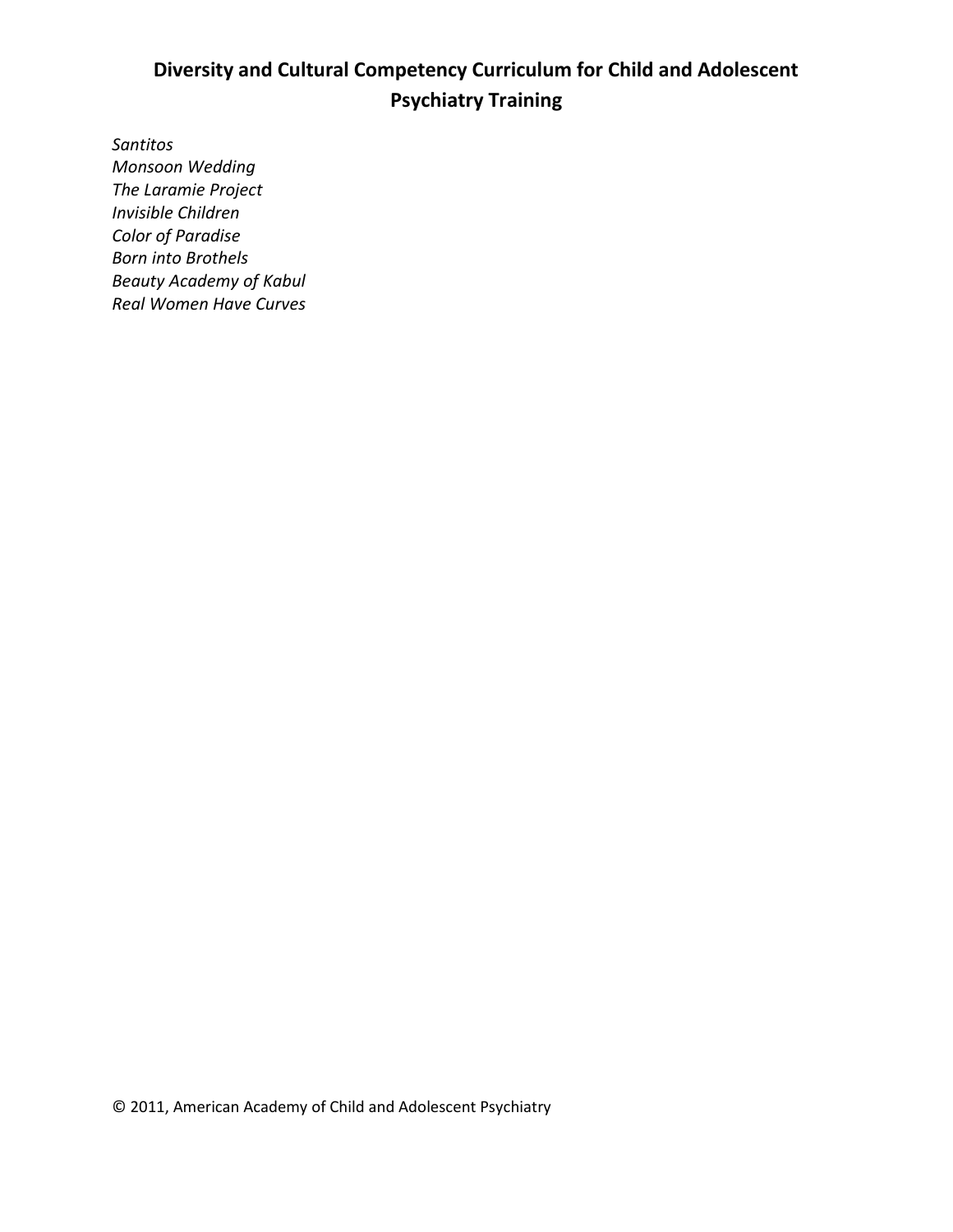### **GOALS LISTED BY THE SIX CORE COMPETENCIES**

#### **Clinical Science**

#### **Goal 1**

- Define cultural competence.
- Recognize culture as a broad concept that goes beyond the focus on the study of racial/ethnic identities and includes sub cultures of religion, economic strata, Western/mainstream medicine, patient role, intergenerational conflict etc.
- Recognize disparities in mental healthcare.
- Describe differential risk factors, diagnostic patterns, and symptom expression in different ethnic groups, including culture-bound syndromes.
- Assess a patient using a cultural formulation.
- Conduct a mental status exam from a culturally-informed perspective.
- Formulate a diagnosis that includes the cultural dimensions relevant to clinical issues and psychopathology.
- Give attention to physical appearance, affect, behaviors and behavioral norms, language and self image as being culturally determined.

#### **Goal 2**

- Describe normal developmental differences and developmental expectations among diverse populations and how these influence normal behavior.
- Describe the roles that cultural values and cultural explanatory models of mental illness play in illness expression and help-seeking behaviors.
- Articulate factors that contribute to misassessment and misdiagnosis of normative and dysfunctional behaviors in evaluating diverse children and youth.
- Describe differences in definition of roles, boundaries, and function of families across different cultures.
- Describe differences in child-rearing practices across different cultures.
- Articulate the importance of culture in the process of normal identity formation.
- Describe impact of spirituality in the process of development.
- Use the knowledge of cultural explanatory models of mental illness and the roles that these play in illness expression and help-seeking behaviors in everyday patient interactions.
- Assist diverse families in navigating the acculturation of their children and avoiding inter-generational cultural conflict.
- Recognize physician biases around normal development, family organization, and childrearing practices and keep them in check so they do not influence clinical judgment.
- Develop an acceptance of variants in development, family organization, and childrearing while maintaining value neutrality.
- Appreciate the challenges of bicultural identity formation.
- Appreciate the adverse impact of discrimination and marginalization on identity development.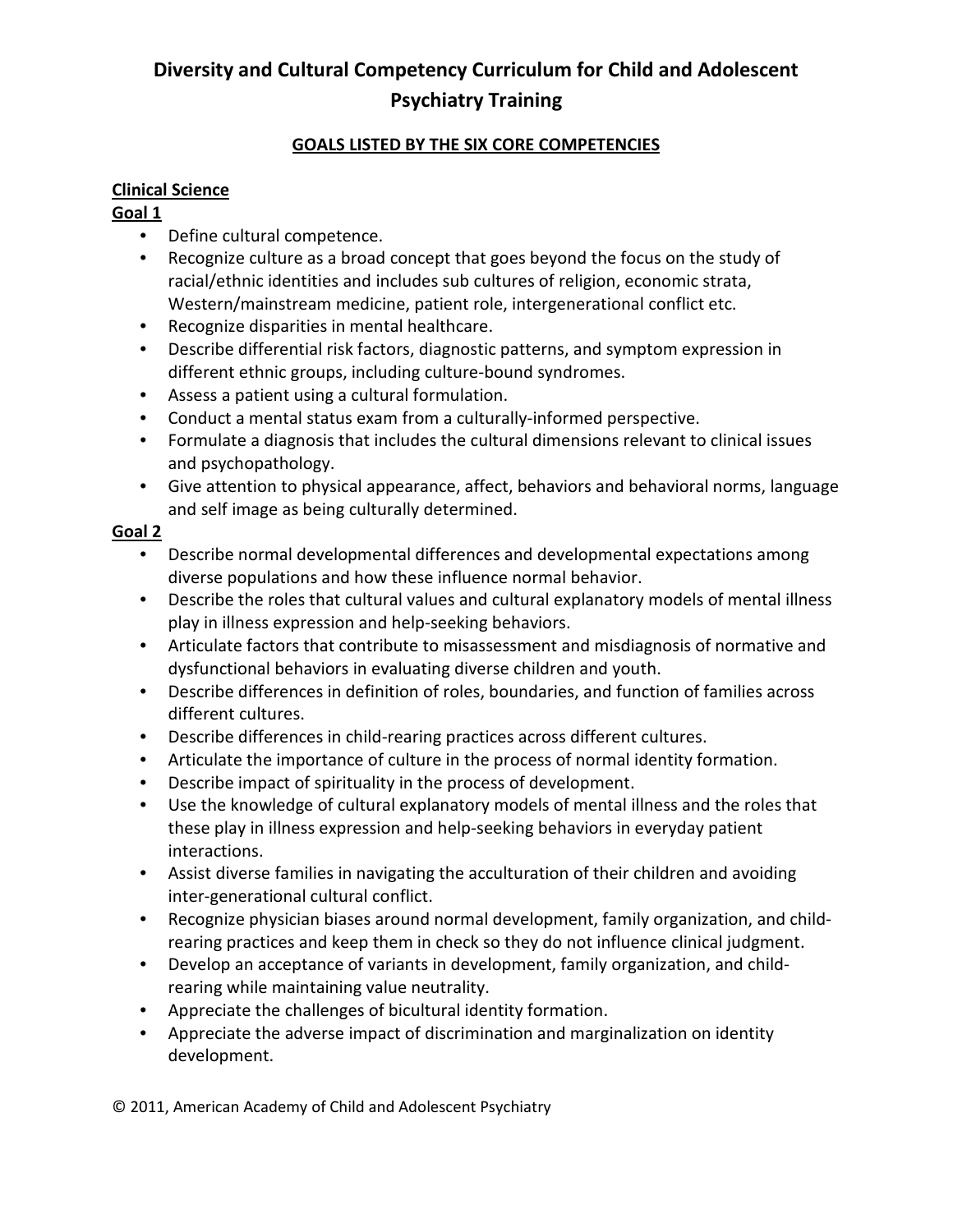### **Goal 3**

- Name the different faith healers that different ethnic groups commonly use in adjunction to other treatment or solely as help seeking behaviors.
- Address influence of spirituality or lack thereof in the patient's and family's understanding and management of illness.
- Discuss evidence-based practices with diverse populations.
- Discuss mental health disparities across different ethnic/racial populations, and to identify factors that contribute to their development and sustainment.
- Define the basic elements of a culturally-competent system of care.

### **Interpersonal Skills and Communication**

### **Goal 1**

- Conduct a sensitive (asking questions appropriately) psychiatric interview with the patient and family taking into account the unique cultural variables of both; not limited to ethnicity.
- Conduct a mental status exam from a culturally informed perspective.
- Use the cultural formulation in negotiating an effective psychotherapeutic and psychopharmacotherapeutic intervention with an understanding of possible differences in treatment expectations and outcome.
- Acquire proficiency in ongoing communication across cultural differences between clinician and patient-family.
- Respectfully and effectively communicate healthcare information with diverse patient population.
- Develop a therapeutic relationship with a culturally different patient.
- Effectively keep own internal biases in check to establish an objective, patient and family-centered therapeutic perspective.

### **Goal 2**

- Describe normal developmental differences and developmental expectations among diverse populations and how these influence normal behavior.
- Describe the roles that cultural values and cultural explanatory models of mental illness play in illness expression and help-seeking behaviors.
- Articulate factors that contribute to misassessment and misdiagnosis of normative and dysfunctional behaviors in evaluating diverse children and youth.
- Recognize physician biases and keep them in check so they do not influence clinical judgment.
- Develop a sensitivity to the common cultural norms of various ethnic groups.
- Develop an acceptance of variants in development, family organization, and childrearing while maintaining value neutrality.
- Appreciate the challenges of bicultural identity formation.
- Appreciate the adverse impact of discrimination and marginalization on identity development.
- Articulate the importance of culture in the process of normal identity formation.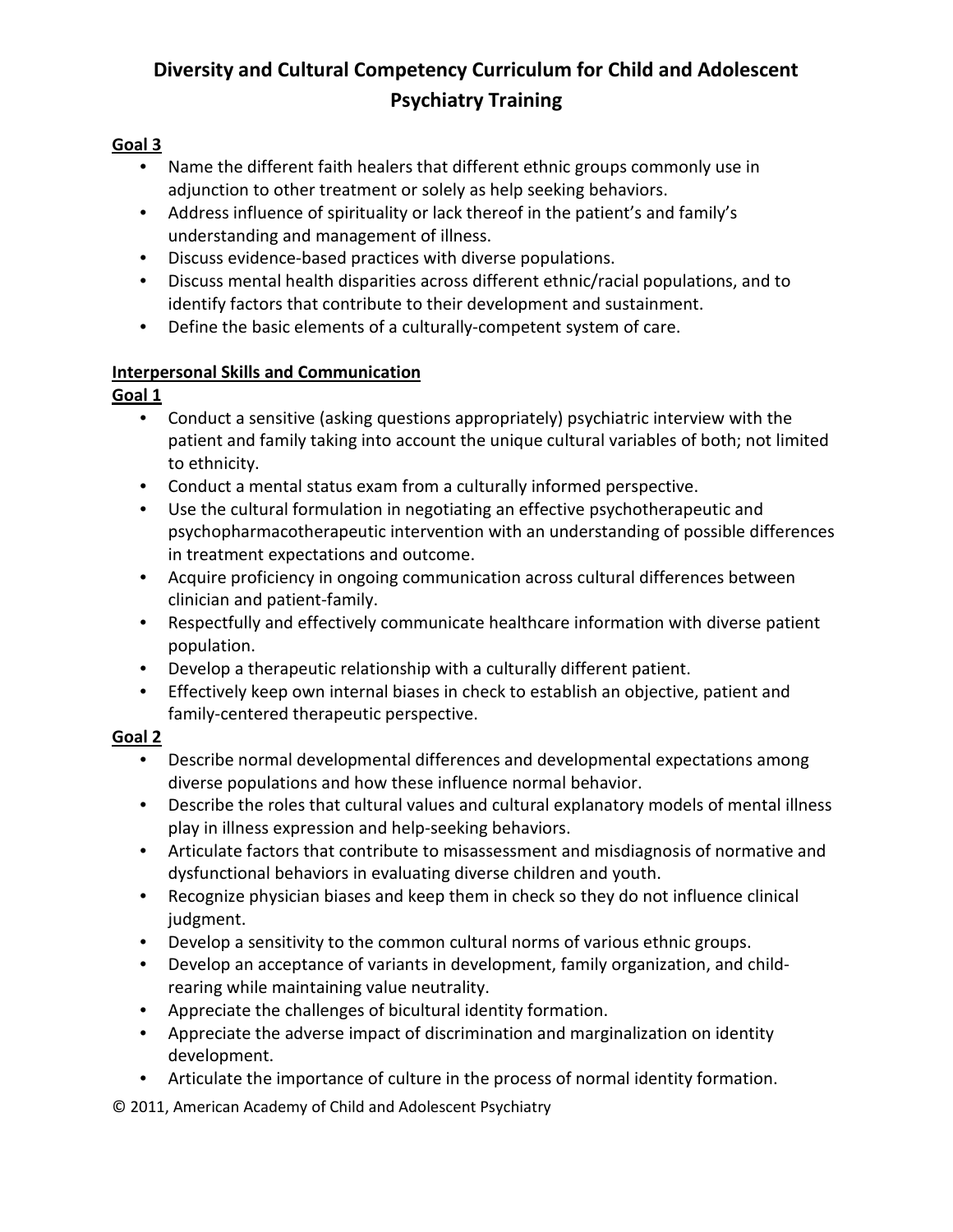- Describe impact of spirituality in the process of development.
- Use the knowledge of cultural explanatory models of mental illness and the roles that these play in illness expression and help-seeking behaviors in everyday patient interactions.
- Distinguish normal variants versus dysfunctional behaviors within a cultural context.
- Effectively help diverse families recognize and address parenting practices that are not legally acceptable in mainstream American society.
- Assist diverse families in navigating the acculturation of their children and avoiding inter-generational cultural conflict.
- Develop an acceptance of variants in development, family organization, and childrearing while maintaining value neutrality.
- Appreciate the challenges of bicultural identity formation.
- Appreciate the adverse impact of discrimination and marginalization on identity development.

#### **Goal 3**

- Be aware of the local social world of the patient and family and its influence on helpseeking behavior, illness manifestation and treatment.
- Effectively use interpreters for non-English speaking patients.
- Incorporate the local social world of the patient and family in the treatment plan.
- Address influence of spirituality or lack thereof in the patient's and family's understanding and management of illness.
- Ability to pursue a culturally-competent informed consent and psychoeducational process for both pharmacotherapy and psychological/psychosocial services involving families and youth.
- Display a willingness to negotiate treatment to incorporate cultural variables and the patient's local world.
- Utilize a "team" approach to care incorporating family's beliefs about illness and treatment as well as other modalities of treatment sacred to the patient (within clinical judgment).

#### **Patient Care**

### **Goal 1**

- Recognize culture as a broad concept that goes beyond the focus on the study of racial/ethnic identities and includes sub cultures of religion, economic strata, Western/mainstream medicine, patient role, intergenerational conflict, etc.
- Define physician role in culturally-competent patient care.
- Assess a patient using a cultural formulation.
- Conduct a sensitive (asking questions appropriately) psychiatric interview with the patient and family taking into account the unique cultural variables of both; not limited to ethnicity.
- Conduct a mental status exam from a culturally informed perspective.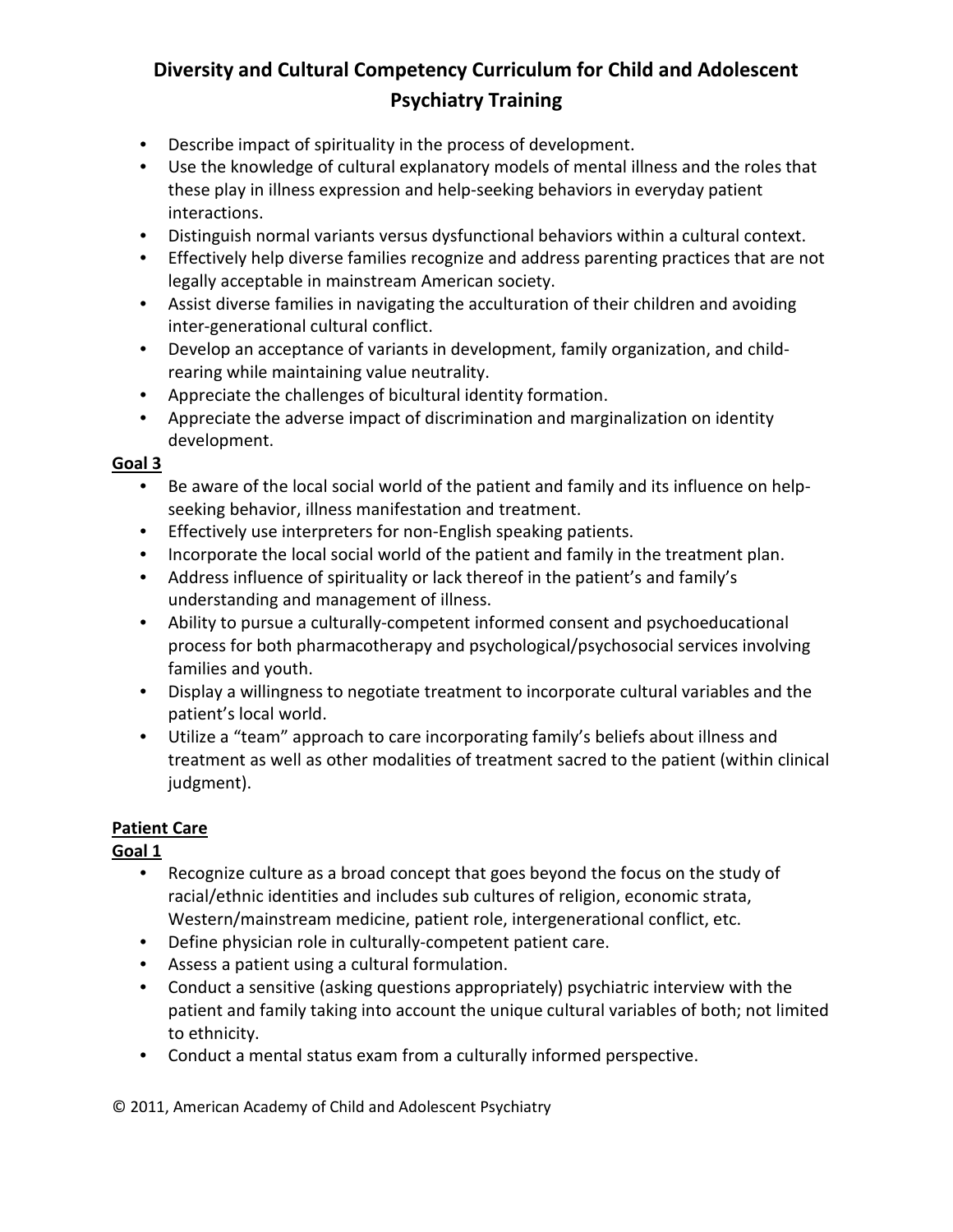- Formulate a diagnosis that includes the cultural dimensions relevant to clinical issues and psychopathology.
- Give attention to physical appearance, affect, behaviors and behavioral norms, language and self-image as being culturally determined.
- Use the cultural formulation in negotiating an effective psychotherapeutic and psychopharmacotherapeutic intervention with an understanding of possible differences in treatment expectations and outcome.
- Acquire proficiency in ongoing communication across cultural differences between clinician and patient-family.
- Respectfully and effectively communicate healthcare information with diverse patient population.
- Appreciate need for cultural competency in clinical encounter.
- Develop a therapeutic relationship with a culturally different patient.
- Be comfortable with interface of his/her own personal values and socio-cultural background and cross-cultural patient care.
- Be aware of patient's and family's prejudices and biases, how they may affect clinical judgment.
- Effectively keep own internal biases in check to establish an objective, patient and family-centered therapeutic perspective.

### **Goal 2**

- Describe normal developmental differences and developmental expectations among diverse populations and how these influence normal behavior.
- Describe the roles that cultural values and cultural explanatory models of mental illness play in illness expression and help-seeking behaviors.
- Articulate factors that contribute to misassessment and misdiagnosis of normative and dysfunctional behaviors in evaluating diverse children and youth.
- Describe differences in definition of roles, boundaries, and function of families across different cultures.
- Describe differences in child-rearing practices across different cultures.
- Articulate the importance of culture in the process of normal identity formation.
- Describe impact of spirituality in the process of development.
- Use the knowledge of cultural explanatory models of mental illness and the roles that these play in illness expression and help-seeking behaviors in everyday patient interactions.
- Assist diverse families in navigating the acculturation of their children and avoiding inter-generational cultural conflict.
- Recognize physician biases around normal development, family organization, and childrearing practices and keep them in check so they do not influence clinical judgment.
- Develop an acceptance of variants in development, family organization, and childrearing while maintaining value neutrality.
- Appreciate the challenges of bicultural identity formation.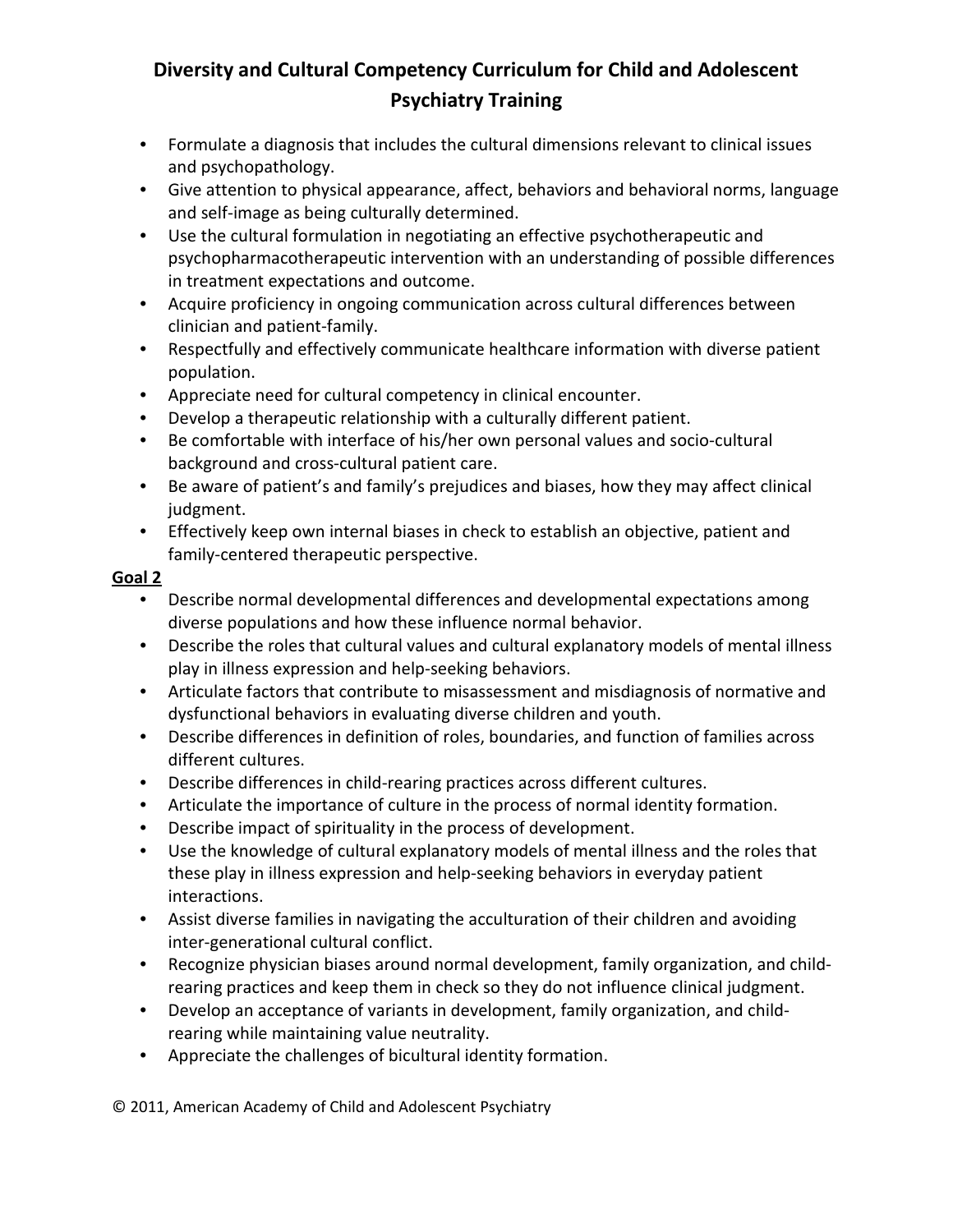• Appreciate the adverse impact of discrimination and marginalization on identity development.

#### **Goal 3**

- Name existing community resources available for the various ethnic groups of patients.
- Effectively use interpreters for non-English speaking patients.
- Incorporate the local social world of the patient and family in the treatment plan.
- Address influence of spirituality or lack thereof in the patient's and family's understanding and management of illness.
- Integrate the spiritual world of patient and family in the treatment plan.
- Discuss evidence-based practices with diverse populations.
- Use natural cultural and community strengths/resources within a systems of care model.
- Ability to pursue a culturally competent informed consent and psychoeducational process for both pharmacotherapy and psychological/psychosocial services involving families and youth.

### **Practice-Based Learning and Improvement**

### **Goal 1**

- Define cultural competence.
- Define physician role in culturally-competent patient care.
- Learn about specific characteristics of normality and distress in ethnic groups in community clinician serves.
- Assess a patient using a cultural formulation.
- Give attention to physical appearance, affect, behaviors and behavioral norms, language and self image as being culturally determined.

#### **Goal 2**

- Describe normal developmental differences and developmental expectations among diverse populations and how these influence normal behavior.
- Describe the roles that cultural values and cultural explanatory models of mental illness play in illness expression and help-seeking behaviors.
- Articulate factors that contribute to misassessment and misdiagnosis of normative and dysfunctional behaviors in evaluating diverse children and youth.
- Describe differences in definition of roles, boundaries, and function of families across different cultures.
- Describe differences in child-rearing practices across different cultures.
- Describe impact of spirituality in the process of development.
- Distinguish normal variants versus dysfunctional behaviors within a cultural context.
- Recognize physician biases around normal development, family organization, and childrearing practices and keep them in check so they do not influence clinical judgment.
- Develop a sensitivity to the common cultural norms of various ethnic groups.
- Develop an acceptance of variants in development, family organization, and childrearing while maintaining value neutrality.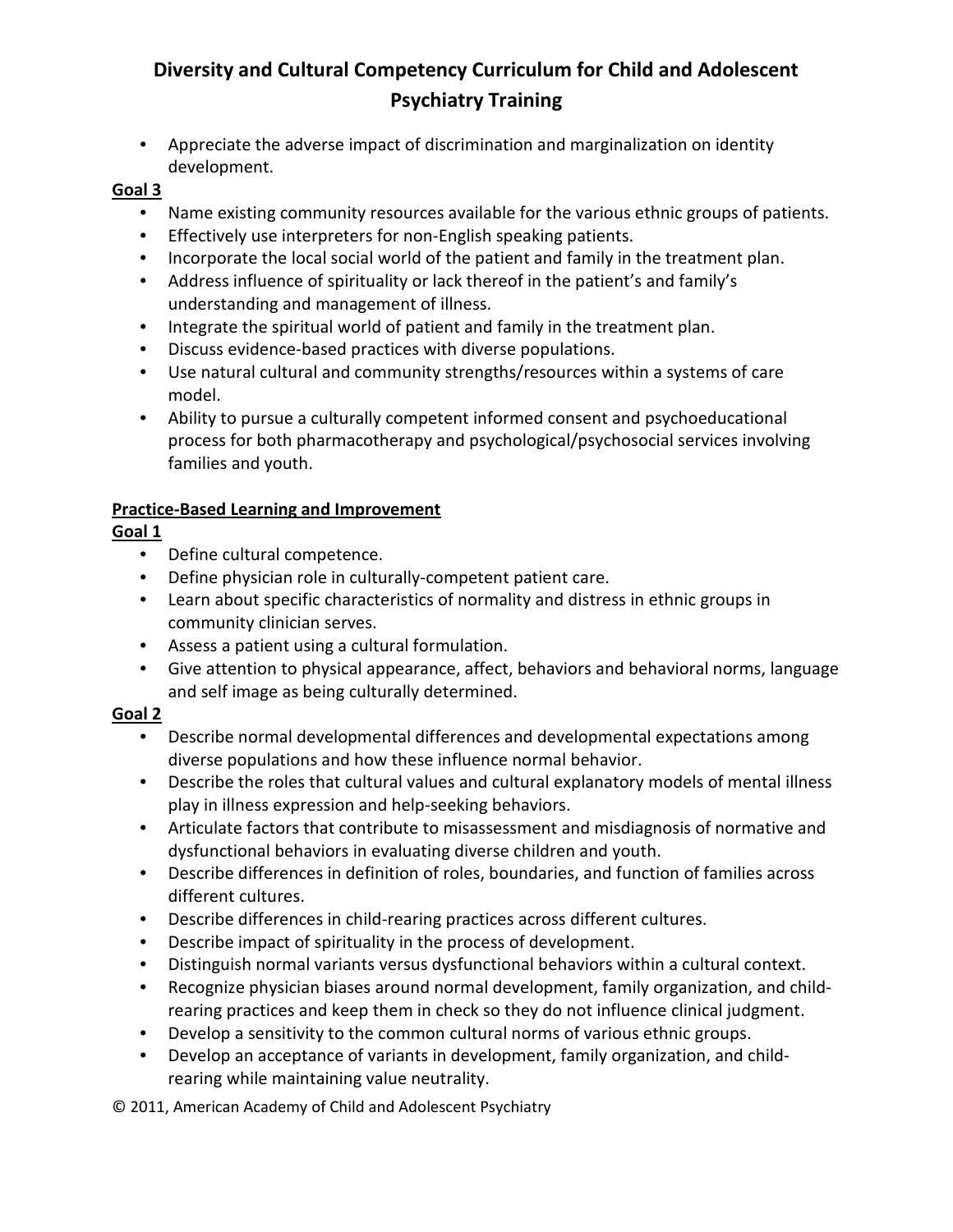- Appreciate the challenges of bicultural identity formation.
- Appreciate the adverse impact of discrimination and marginalization on identity development.

#### **Goal 3**

#### **Professionalism and Ethical Behavior**

#### **Goal 1**

- Respectfully and effectively communicate healthcare information with diverse patient population.
- Value diversity and all cultural orientation as valid except when they violate basic human rights.
- Be comfortable with interface of his/her own personal values and socio-cultural background and cross -cultural patient care.
- Effectively keep own internal biases in check to establish an objective, patient and family-centered therapeutic perspective.

#### **Goal 2**

- Articulate factors that contribute to misassessment and misdiagnosis of normative and dysfunctional behaviors in evaluating diverse children and youth.
- Recognize physician biases and keep them in check so they do not influence clinical judgment.
- Reflect on his/her own cultural background/identity.
- Recognize transference and countertransference reactions related to cultural identity.
- Recognize physician biases around normal development, family organization, and childrearing practices and keep them in check so they do not influence clinical judgment.
- Develop an acceptance of variants in development, family organization, and childrearing while maintaining value neutrality.

### **Goal 3**

- Display a willingness to negotiate treatment to incorporate cultural variables and the patient's local world.
- Utilize a "team" approach to care incorporating family's beliefs about illness and treatment as well as other modalities of treatment sacred to the patient (within clinical judgment).
- Adopt a value neutral approach around traditional versus non-traditional treatment selection by the family within the system of care.

### **Systems-Based Practice**

### **Goal 1**

## **Goal 2**

- Articulate factors that contribute to misassessment and misdiagnosis of normative and dysfunctional behaviors in evaluating diverse children and youth.
- Use of cultural explanatory models in patient interactions.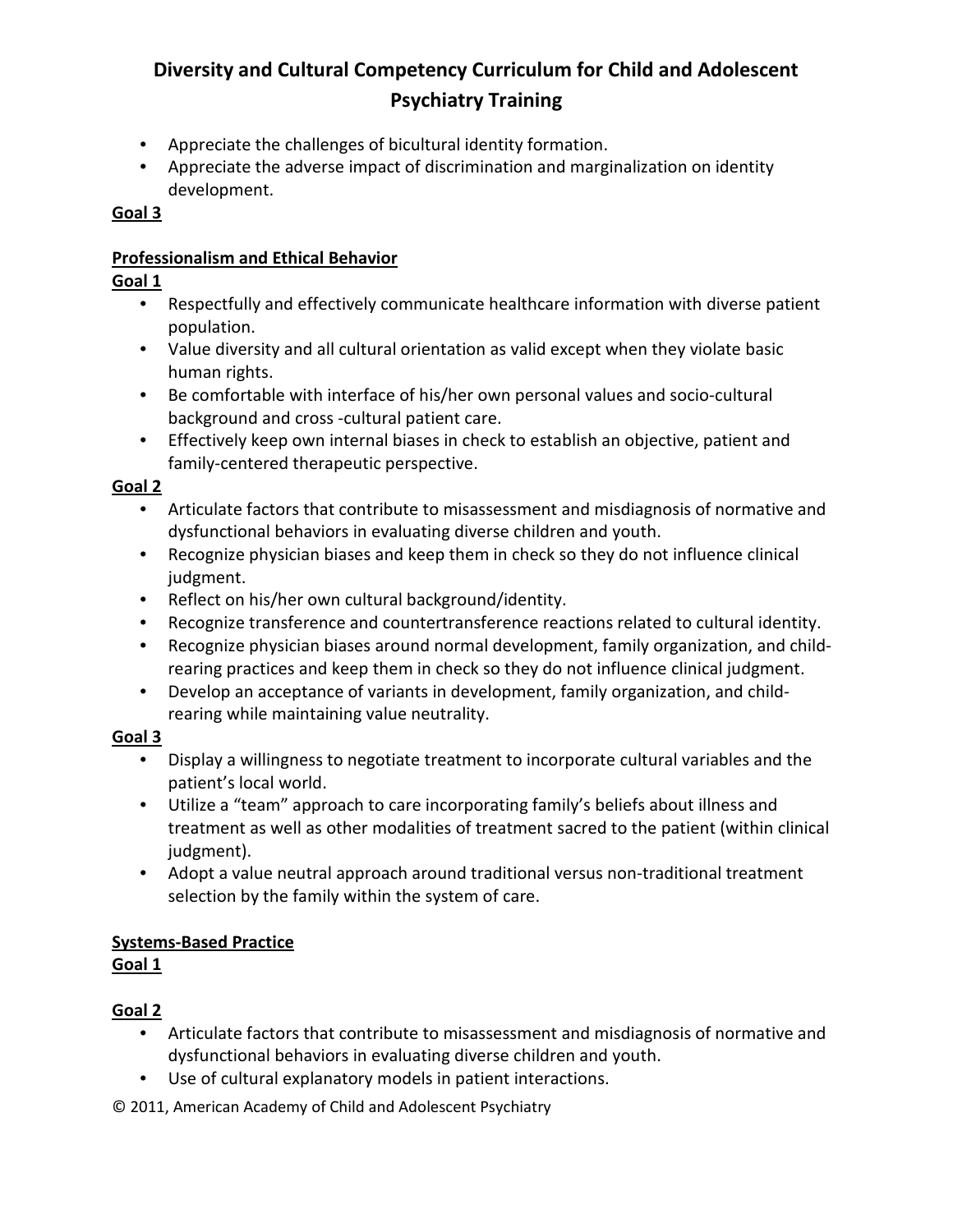- Help families with parenting practices of U.S. culture vs. their own.
- Help families in negotiating acculturation.
- Use the knowledge of cultural explanatory models of mental illness and the roles that these play in illness expression and help-seeking behaviors in everyday patient interactions.
- Effectively help diverse families recognize and address parenting practices that are not legally acceptable in mainstream American society.
- Assist diverse families in navigating the acculturation of their children and avoiding inter-generational cultural conflict.
- Develop a sensitivity to the common cultural norms of various ethnic groups.
- Develop an acceptance of variants in development, family organization, and childrearing while maintaining value neutrality.
- Appreciate the adverse impact of discrimination and marginalization on identity development.

#### **Goal 3**

- Name existing community resources available for the various ethnic groups of patients.
- Name the different faith healers that different ethnic groups commonly use in adjunction to other treatment or solely as help seeking behaviors.
- Name the various psychosocial agencies existing within their communities.
- Be aware of the local social world of the patient and family and its influence on helpseeking behavior, illness manifestation and treatment.
- Effectively use interpreters for non-English speaking patients.
- Incorporate the local social world of the patient and family in the treatment plan.
- Integrate the spiritual world of patient and family in the treatment plan.
- Advocate for accessibility and delivery of quality care to mental health services and other supportive resources, such as to primary care, education, financial assistance, juvenile justice, child welfare and natural helpers for all patients.
- Discuss mental health disparities across different ethnic/racial populations, and to identify factors that contribute to their development and sustainment.
- Define the basic elements of a culturally-competent system of care.
- Use natural cultural and community strengths/resources within a systems of care model.
- Ability to pursue a culturally competent informed consent and psychoeducational process for both pharmacotherapy and psychological/psychosocial services involving families and youth.
- Display a willingness to negotiate treatment to incorporate cultural variables and the patient's local world.
- Utilize a "team" approach to care incorporating family's beliefs about illness and treatment as well as other modalities of treatment sacred to the patient (within clinical judgment).
- Adopt a value neutral approach around traditional versus non-traditional treatment selection by the family within the system of care.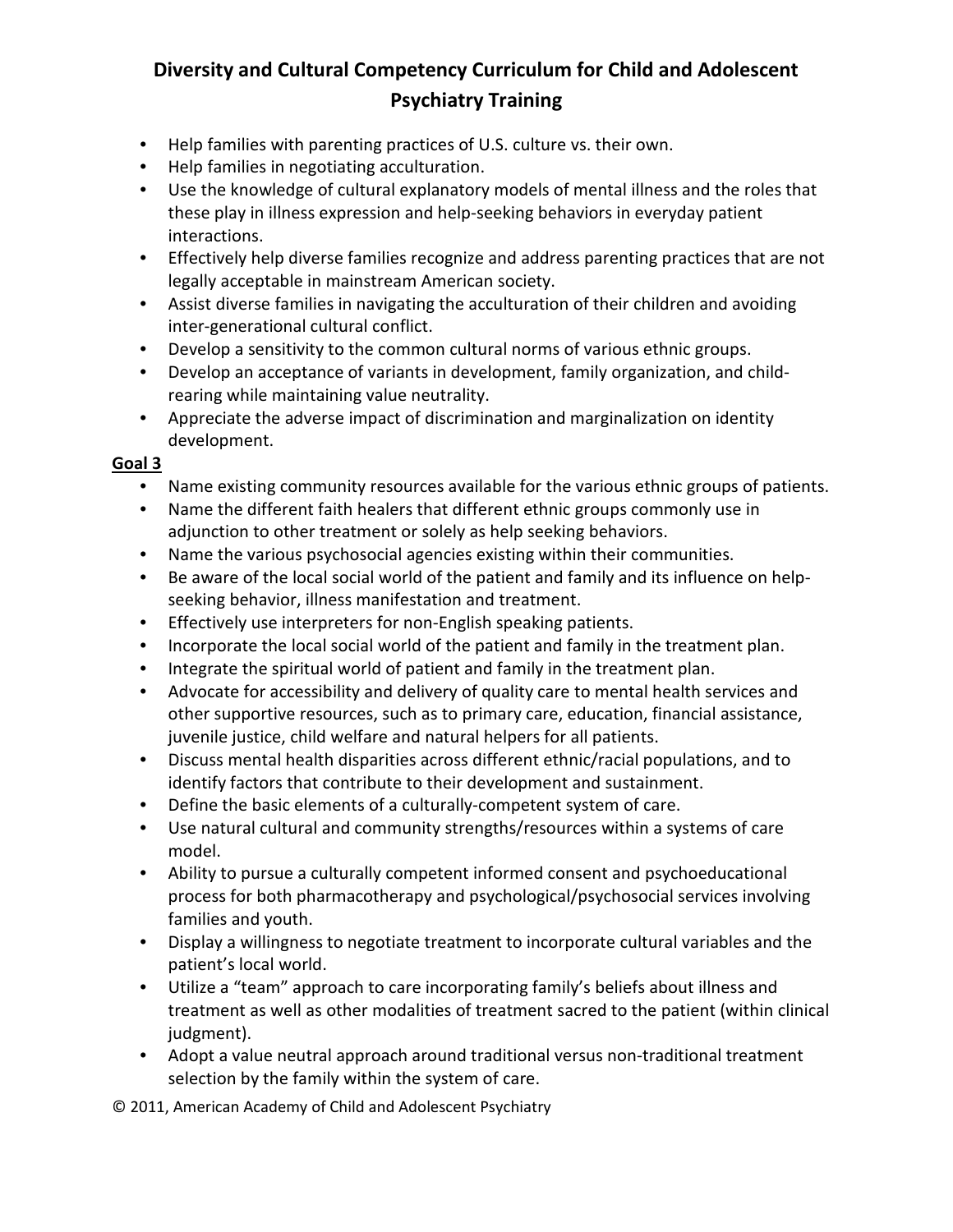### **Bibliography**

#### **Introduction:**

- 1. Adams PL: Dealing with racism in biracial psychiatry. *Amer. Child Psychiatry*, 9(1) 33-43, 1970.
- 2. American Psychiatric Association: Resident Census: Characteristics and distribution of psychiatry residents in the U.S. 2007-8. Accessed at : [http://www.psych.org/MainMenu/EducationCareerDevelopment/EducationalInitiatives/re](http://www.psych.org/MainMenu/EducationCareerDevelopment/EducationalInitiatives/residentcensus/0708census.aspx) [sidentcensus/0708census.aspx,](http://www.psych.org/MainMenu/EducationCareerDevelopment/EducationalInitiatives/residentcensus/0708census.aspx) October 12, 2009.
- 3. Bradshaw WH: Training psychiatrists for working with blacks in basic residency programs. *Am. J. Psychiatry*, 135 (12): 1520-1523, 1978.
- 4. Canino IA: The Transcultural Child. Chapter 49. In: *Handbook of Clinical Assessment of Children and Adolescents*, Vol. 11. C Kestenbaum & D Williams (Eds.). New York University Press, pp.1025-1042, 1988.
- 5. Canino I, Spurlock J: *Culturally Diverse Children and Adolescents: Assessment*, *Diagnosis, and Treatment.* New York: Guilford Press, 1994.
- 6. Comas-Diaz L: Cross-cultural mental health treatment. *Clinical Guidelines in Cross-Cultural Mental Health.* New York: John Wiley & Sons, 337-361, 1988.
- 7. Garza-Trevino ES, Ruiz P, Varegos-Samuel K: A psychiatry curriculum directed to the care of the Hispanic patient. *Journal of Academic Psychiatry*, #: 1-10, 1997.
- 8. Giordano J: *Ethnicity and Mental Health*. New York: Institute of Pluralism and Group Identity, 1973.
- 9. Looff D: Sociocultural factors in etiology. *Basic Handbook in Child Psychiatry II.* New York: Basic Books, 89-99, 1979.
- 10. Opler MK, Singer JL: Ethnic difference in behavior and psychopathology: Italian and Irish. *International J. of Social Psychiatry* (1) 11-17, 1956
- 11. Papajohn J, Spiegel J: *Transition in Families*. San Francisco: Jossey-Bass, 1975.
- 12. Pumariega AJ & Cross TL: Cultural Competence in Child Psychiatry. In: *Handbook of Child and Adolescent Psychiatry*. Alessi, NE, Editor, New York: John Wiley & Sons, Inc. Pp. 473- 484, 1997
- 13. Pumariega AJ, Rothe E, Pumariega JB. 2005 Mental Health of Immigrants and Refugees. Community Mental Health Journal, Vol 41, No. 5 October 2005 pp. 581-597.
- 14. Pumariega AJ, Rogers K, Rothe E. 2005. Culturally Competent Systems of Care for Children's Mental Health: Advances and Challenges. Community Mental Health Journal vol 41. No. 5 October pp. 539-555
- 15. Pumariega AJ, Rothe E, Rogers K. 2009. Cultural Competence in Child Psychiatric Practice. Journal of the Academy of Child and Adolescent Psychiatry. April 2009 vol. 48:4, pp. 362- 366
- 16. Spielvogel A, Dickstein LJ, Robinson GE: A psychiatric residency curriculum about gender and women's issues. *Journal of Academic Psychiatry*, #: 187-201, 1995.
- 17. Stein TS: A curriculum for learning in psychiatry residency about homosexuals, gay men and lesbians. *Journal of Academic Psychiatry*, #: 59-70, 1994.
- © 2011, American Academy of Child and Adolescent Psychiatry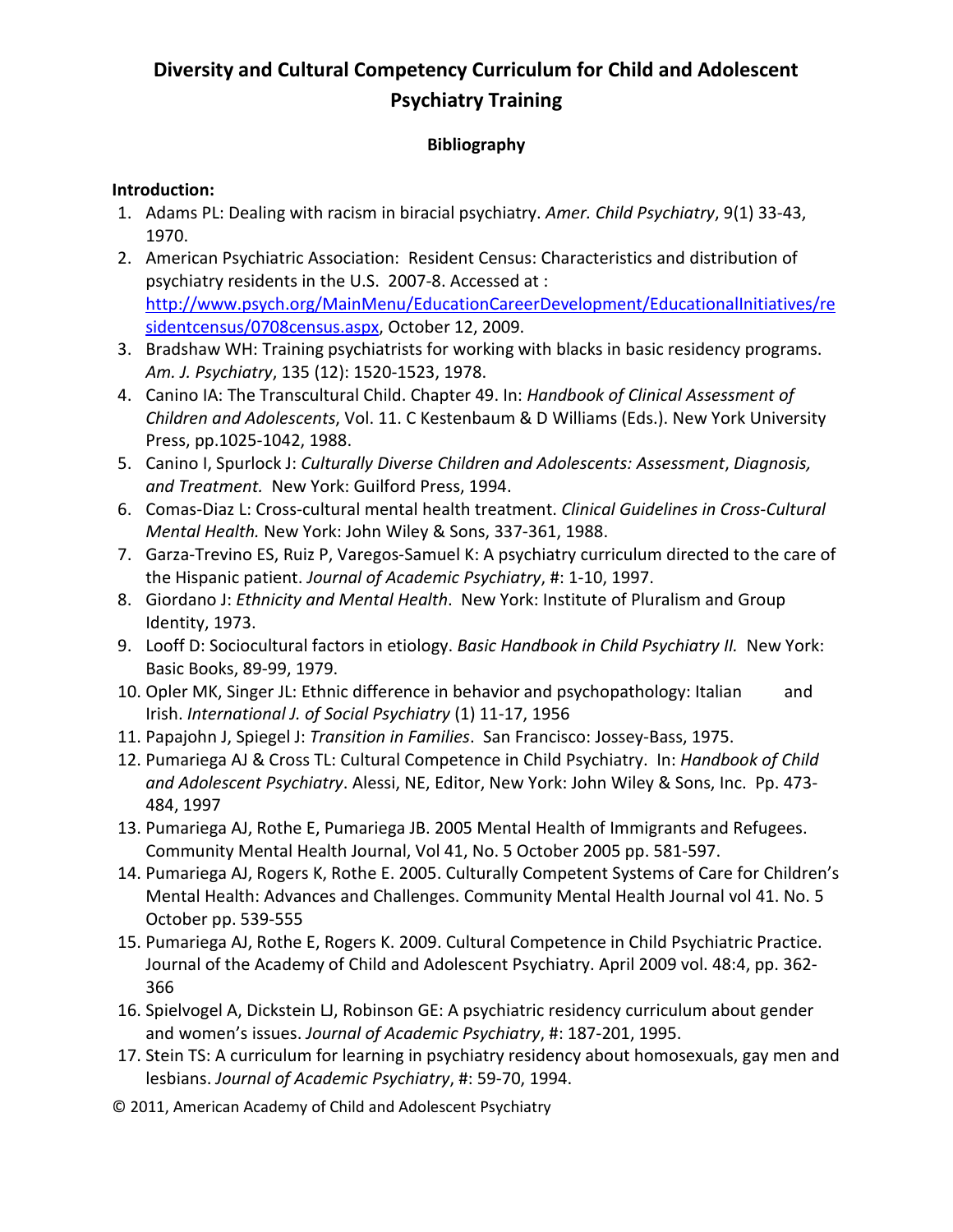- 18. Thompson JW: A Curriculum for Learning about American Indians and Alaska Natives in Psychiatry Residency Training. *Journal of Academic Psychiatry,* Spring, 1996.
- 19. Waldron, J McDermott, JF: "Transcultural Considerations." *Basic Handbook of Child and Psychiatry.* New York: Basic Books, Inc, 433-444, 1979.
- 20. Yamamoto J, James E, Polley N: Cultural problems in psychiatric therapy. *Archives of General Psychiatry.* (19) 45-49, 1968.
- 21. American Psychiatric Association Training Curricula:
- 22. American Indian and Alaskan Natives. *Journal of Academic Psychiatry.* Spring, 1996.
- 23. Hispanic Psychiatrists. *Journal of Academic Psychiatry.* Spring, 1997.
- 24. Women. *Journal of Academic Psychiatry.* Winter, 1995.
- 25. Gay, Lesbian and Bisexual Issues. *Journal of Academic Psychiatry.* Spring, 1994.
- 26. US Census Bureau. US Census Bureau News: Foreign Born Population Nears 30 Million, Census Bureau Estimates. Accessed January 14, 2010. [http://www.census.gov/Press-](http://www.census.gov/Press-Release/www/releases/archives/foreignborn_population/000469.html)[Release/www/releases/archives/foreignborn\\_population/000469.html](http://www.census.gov/Press-Release/www/releases/archives/foreignborn_population/000469.html)
- 27. Lu FG, Primm A: Mental Health Disparities, Diversity, and Cultural Competence in Medical Student Education: How Psychiatry Can Play a Role.

### **Goal 1 Bibliography**

- 28. Ton, H, Lim RF: The Assessment of Culturally Diverse Individuals. In. Russell F. Lim, Ed. Clinical Manual of Cultural Psychiatry. Washington DC: American Psychiatric Publishing, Inc. 2006.
- 29. Garza-Treviño ES, Ruiz P, Venegas-Samuels K. A Psychiatric Curriculum Directed to the Care of the Hispanic Patient. Academic Psychiatry 1997 21:1-10.
- 30. Harris HW, Felder D, Clark MO (2004). Psychiatric residency curriculum on the care of African American patients. Academic Psychiatry 28:226-239
- 31. LoboPrabhu, S., King, C., Albucher, R., Liberzon, I (2000) Cultural Sensitivity Training Workshop for Psychiatry Residents. Academic Psychiatry 24: 77-84.
- 32. Lu FG, Du N, Gaw A, Lin K-M. A Psychiatric Residency Curriculum about Asian-American Issues. Academic Psychiatry 2002 26:225-236
- 33. Spielvogel AM, Dickstein LJ, Robinson GE: A psychiatric residency curriculum about gender and women's issues. Academic Psychiatry 1995; 19:187–201.
- 34. Lim, Russell, ed. "Clinical Manual of Cultural Psychiatry" (OCF, cultural norms, ethnopsychopharmacology)
- 35. DVD, Culture of Emotions (application of OCF)
- 36. DVD, Real Women Have Curves
- 37. Four Racial Ethnic Panels (Pumariega, A.J.: Chair, Latino Panel) Cultural Competence Standards for Managed Mental health Services for Four Underserved/ Underrepresented Racial/Ethnic Groups. Rockville, Md.: Center for Mental Health Services, Substance Abuse and Mental Health Administration, U.S. Department of Health and Human Services, 1999.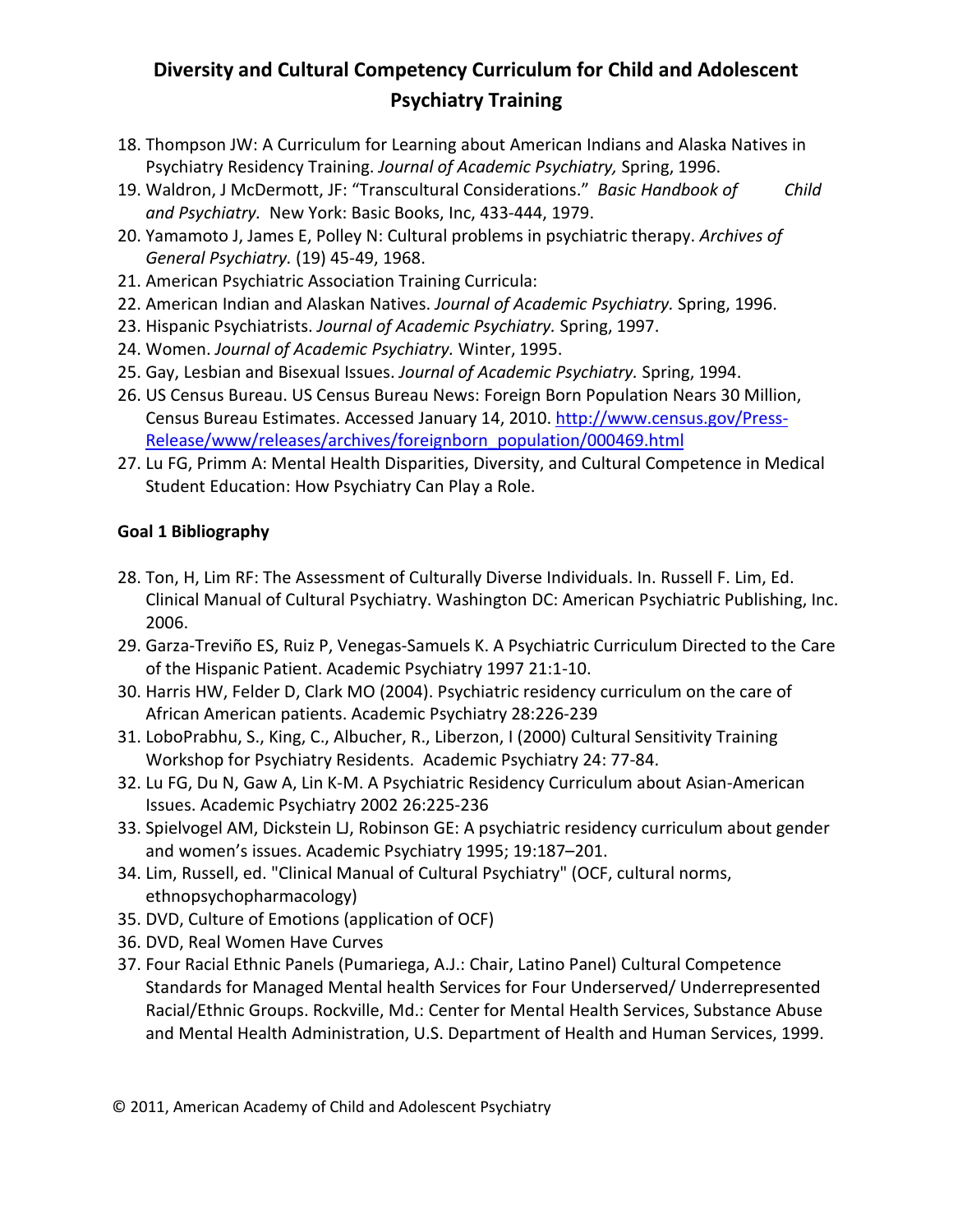- 38. Pumariega, A.J., Rothe, E., & Rogers, K. Depression in Immigrant and Minority Children and Youth. In: Rey, J.M. & Birmaher, B. Treating Childhood Depression. New York: Lippincott Williams and Wilkins, 2009.
- 39. Pumariega, A.J., Rogers, K., & Rothe, E. Culturally Competent Systems of Care for Children's Mental Health: Advances and Challenges. Community Mental Health Journal. 41(5): 539- 556, 2005.
- 40. Pumariega, A.J., Rothe, E., & Pumariega, J.B. Mental Health of Immigrants and Refugees. Community Mental Health Journal. 41(5): 581-597, 2005.
- 41. Pumariega AJ & Cross TL: Cultural Competence in Child Psychiatry. In: Handbook of Child and Adolescent Psychiatry. Alessi, NE, Editor, New York: John Wiley & Sons, Inc. Pp. 473- 484, 1997
- 42. Canino I, Spurlock J: Culturally Diverse Children and Adolescents: Assessment, Diagnosis, and Treatment. New York: Guilford Press, 1994.
- 43. Cross, T., Bazron, B., Dennis, K., Isaacs, M. (1989). Towards a culturally competent system of care. Washington, D.C.: CASSP Technical Assistance Center, Georgetown University Child Development Center.
- 44. Gibbs JT, Huang LN Children of Color: Psychological Interventions with Minority Youth, Gibbs JT, Huang LN, Eds. San Francisco, CA: Jossey-Bass Publishers, 1989.
- 45. Pinderhughes EF: Teaching empathy: Ethnicity, race and power at the cross-cultural treatment interface. The American Journal of Social Psychiatry IV (1): 5-12, 1984.

### **Goal 2 Bibliography**

- 46. Canino IA, Spurlock J: Culturally sensitive therapeutic interventions, In: *Culturally Diverse Children and Adolescents*. New York, NY: Guilford Press, pp. 127-162, 1994.
- 47. Gibbs JT, Huang LN: *Children of Color: Psychological Interventions with Minority Youth*. San Francisco, CA: Jossey-Bass Publishers, 1989. (chapters on development)
- 48. Garza-Treviño ES, Ruiz P, Venegas-Samuels K. A Psychiatric Curriculum Directed to the Care of the Hispanic Patient. Academic Psychiatry 1997 21:1-10.
- 49. Harris HW, Felder D, Clark MO (2004). Psychiatric residency curriculum on the care of African American patients. Academic Psychiatry 28:226-239
- 50. Helms JE (1992). A Race is a Nice Thing to Have. A Guide to being a White Person or Understanding the White Persons in Your Life. Topeka KS: Content Communications.
- 51. LoboPrabhu, S., King, C., Albucher, R., Liberzon, I (2000) Cultural Sensitivity Training Workshop for Psychiatry Residents . Academic Psychiatry 24: 77-84.
- 52. Lu FG, Du N, Gaw A, Lin K-M. A Psychiatric Residency Curriculum about Asian-American Issues. Academic Psychiatry 2002 26:225-236
- 53. McGoldrick M, Pearce, JK, & Giordano J (Eds): *Ethnicity and Family Therapy*, New York, Guilford Press.
- 54. Moncher, FJ, Josephson AM (2004) Religious and spiritual aspects of family assessment. Child and Adolescent Psychiatric Clinics of North America 13: 49-70.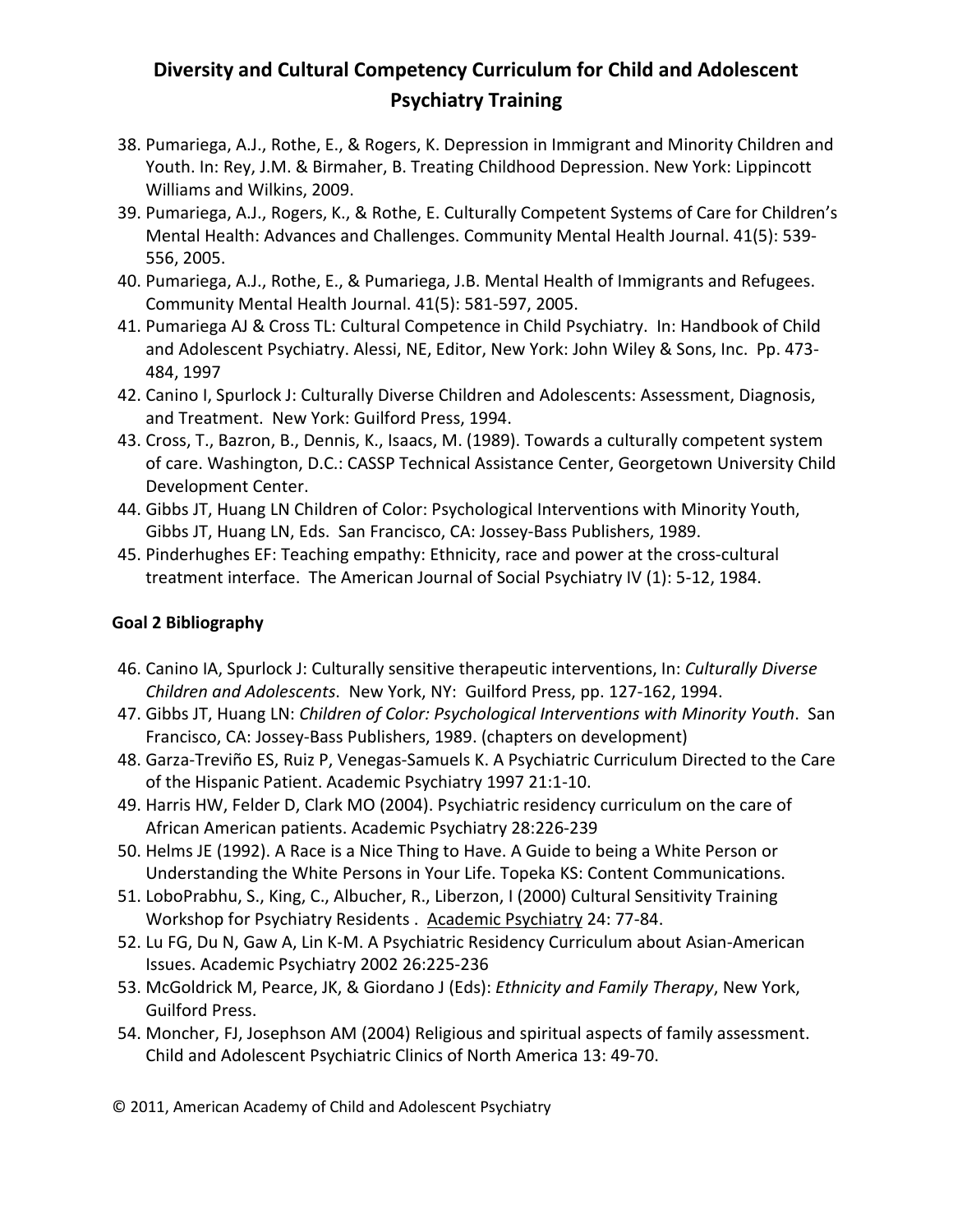- 55. Moradi B. Identity Development: Where We Are And Where we need to Go. The Counseling Psychologist. 2005. 33:225-253.
- 56. National Center for Cultural Competence. Cultural Competence Health Practitioner Assessment

[https://www4.georgetown.edu/uis/keybridge/keyform/form.cfm?formID=277.](https://www4.georgetown.edu/uis/keybridge/keyform/form.cfm?formID=277) Accessed October 6, 2008

- 57. Parks EE, Carter RT, Gushue GV. At the Crossroads: Racial and Womanist Identity Development in Black and White Women. Journal of Counseling and Development. 74: 624-631.
- 58. Pumariega AJ and Cross TL. Cultural Competence in Child Psychiatry. In Noshpitz J and Alessi N. Basic Handbook of Child and Adolescent Psychiatry, Volume IV, New York: John Wiley & Sons, 1997, pp.473-484.
- 59. Pumariega AJ, Rothe E, Rogers K (2009). Cultural Competence in Child Psychiatric Practice. Journal of the Academy of Child and Adolescent Psychiatry. 48:4. Pp. 362-366.
- 60. Sexson SB (2004). Religious and spiritual assessment of the child and adolescent. Child and Adolescent Psychiatric Clinics of North America 13:35-47.
- 61. Spielvogel AM, Dickstein LJ, Robinson GE: A psychiatric residency curriculum about gender and women's issues. Academic Psychiatry 1995; 19:187–201.
- 62. Stein TS: A curriculum for learning in psychiatric residencies about Homosexuality, Gay Men, and Lesbians. Academic Psychiatry 1994. 18:59-70.
- 63. Thompson JW: A curriculum for learning about Indians and Alaska natives in psychiatry residency training. Academic Psychiatry 1996; 20:5–14.
- 64. Ton H, Lim RF: The Assessment of Culturally Diverse Individuals. In. Russell F. Lim, Ed. Clinical Manual for Cultural Psychiatry. Washington DC: American Psychiatric Publishing, Inc. 2006
- 65. Tyson SY. Can Cultural Competence be Achieved without attending to racism? Issues in Mental Health Nursing 2007. 28:1341-1344.
- 66. Implicit Association tests. Implicit.harvard.edu

## **Goal 3 Bibliography**

- 67. Lim, Russell, ed. "Clinical Manual of Cultural Psychiatry" (OCF, cultural norms, ethnopsychopharmacology)
- 68. Pumariega, A.J., Rogers, K., & Rothe, E. Culturally Competent Systems of Care for Children's Mental Health: Advances and Challenges. Community Mental Health Journal. 41(5): 539- 556, 2005.
- 69. McGoldrick and Giordano, Ethnicity in Family Therapy, dealing with main four underserved groups and others if possible (deals with normative values and behaviors)
- 70. Smith and Mendoza--ethnopharmacology
- 71. Pumariega, A.J., Rothe, E., & Rogers, K. Depression in Immigrant and Minority Children and Youth. In: Rey, J.M. & Birmaher, B. Treating Childhood Depression. New York: Lippincott Williams and Wilkins, 2009.
- © 2011, American Academy of Child and Adolescent Psychiatry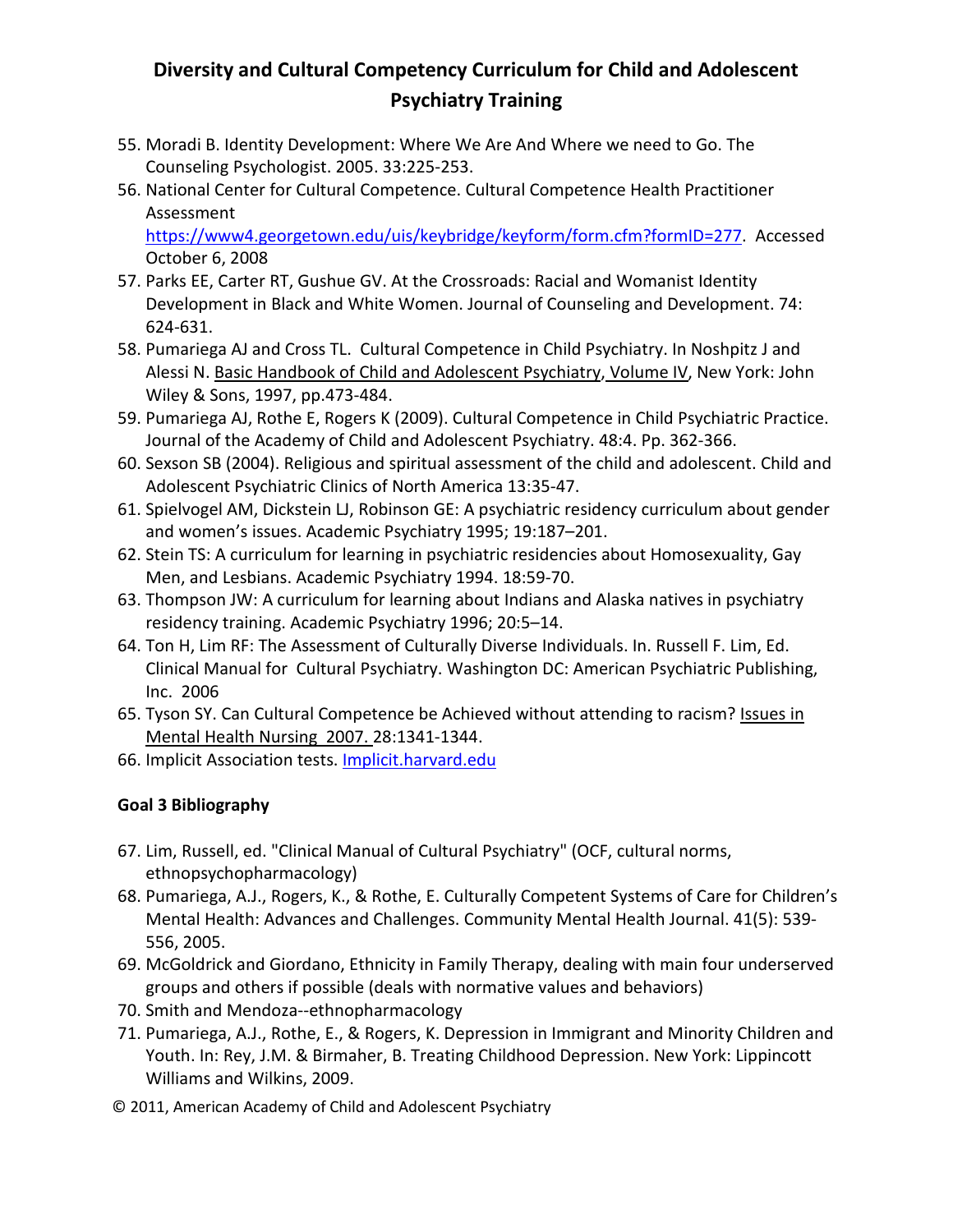- 72. Pumariega, A.J., & Rothe, E. Cultural considerations in child and adolescent psychiatric emergencies and crises. (Issue on Child and Adolescent Psychiatric Emergencies, L. Thomas, Ed.) Child and Adolescent Psychiatric Clinics of North America 12: 723-744, 2003
- 73. Pumariega AJ, Rothe E, Rogers K (2009). Cultural Competence in Child Psychiatric Practice. Journal of the Academy of Child and Adolescent Psychiatry. 48:4. Pp. 362-366.
- 74. Ruiz et al textbook on ethnopsychopharmacology (APA Press)
- 75. Pumariega, A,J. Disparities in Child and Adolescent Mental Health/ Psychiatry. In: Ruiz, P. & Primm, A. (Editors) Disparities in Psychiatric Care: Clinical and Cross-Cultural Perspectives. Philadelphia: Lippincott Williams & Wilkins, 2009.
- 76. Lin K, Poland R, Nakasaki G, Eds. Psychopharmacology and Psychobiology of Ethnicity, Washington, DC: American Psychiatric Press, Inc., pp. 37-60, 1993.
- 77. Canino IA, Spurlock J: Culturally sensitive therapeutic interventions, In: Culturally Diverse Children and Adolescents. New York, NY: Guilford Press, pp. 127-162, 1994.
- 78. Ho MK: Family therapy with ethnic minorities: Similarities and differences, In: Family Therapy with Ethnic Minorities, Ho MK, Ed. Newbury Park, CA: Sage Publications, Inc., pp. 230-273, 1987.
- 79. Gibbs JT, Huang LN: A conceptual framework for assessing and treating minority youth, In: Children of Color: Psychological Interventions with Minority Youth, Gibbs JT, Huang LN, Eds. San Francisco, CA: Jossey-Bass Publishers, pp. 1-29, 1989.
- 80. Pumariega AJ & Cross TL: Cultural Competence in Child Psychiatry. In: Handbook of Child and Adolescent Psychiatry. Alessi, NE, Editor, New York: John Wiley & Sons, Inc. Pp. 473- 484, 1997
- 81. Four Racial/Ethnic Panels (1999) Cultural competence standards for managed care mental health for four racial/ethnic underserved/ underrepresented populations. Rockville, Md.: Center for Mental Health Services, Substance Abuse and Mental Health Administration, U.S. Department of Health and Human Services.
- 82. Winters N, Pumariega A, Work Group on Community-Based Systems of Care, Committee on Community Psychiatry, Work Group on Quality Issues. Practice Parameters for Child Mental Health in Systems of Care. J Am Acad Child Adol Psychiatry 2007; 46(2): 284-299.
- 83. Bravo M, Ribera J, Rubio-Stipec M, Canino G, et al. Test-Retest Reliability of the Spanish Version of the Diagnostic Interview Schedule for Children (DISC-IV) J Abnormal Child Psychol 2001; 29 (5): 433-444.
- 84. Achenbach T, Rescorla L. Multicultural Understanding of Child and Adolescent Psychopathology: Implications for Mental Health Assessment. New York: Guilford Press, 2007.
- 85. Oestherheld J, Haber J. Acceptability of the Conners parent rating scale and Child Behavior Checklist to Dakotan/ Lakotan Parents. J Am Acad Child Adol Psychiat 1997; 36(1): 55-63.
- 86. http://www.nrepp.samhsa.gov/index.asp, accessed August 20, 2009.

### **References for Evidence-based practices:**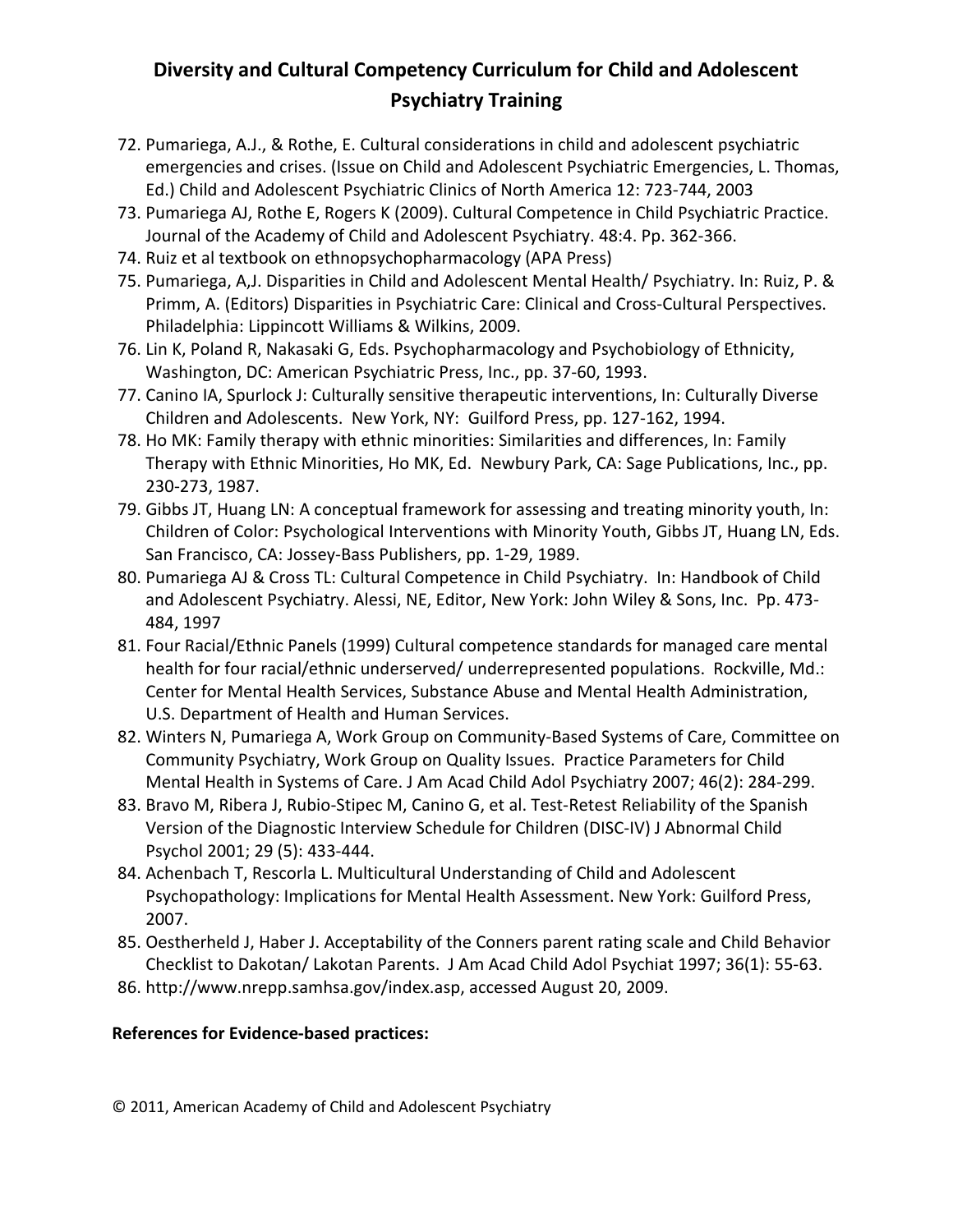- 87. Rosello J, Bernal G. The efficacy of cognitive-behavioral and interpersonal treatments for depression in Puerto Rican adolescents. J Consult Clin Psychol 1999; 67(5): 734-745.
- 88. Brown C, Schulberg H, Sacco D, Perel J, Houck, P. Effectiveness of treatments for major depression in primary care practice: A post-hoc analysis of outcomes for African-American and white patients. J Affective Disord 1999; 53(2): 185-192.
- 89. Pina A, Silverman W, Fuentes R, Kurtines W, Weems C. Exposure-based cognitivebehavioral treatment for phobic and anxiety disorders: Treatment effects and maintenance for Hispanic/Latino relative to European-American youths. J Am Acad Child Adol Psychiat 2003; 42(10):1179-1187
- 90. Rosello J, Jimenez-Chafey M. Cognitive-behavioral therapy for depression in adolescents with diabetes: A pilot study. Interamer J Psychol 2006; 40:219-226
- 91. Cardemil E, Reivich K, Beevers C, Seligman M, James J. The prevention of depressive symptoms in low-income minority children: Two year follow-up. Behav Res and Therapy 2007; 45: 313-327.
- 92. Kataoka S, Stein B, Jaycox L, Wong M, et al. A school-based mental health program for traumatized Latino immigrant children. J Am Acad Child Adol Psychiatry 2003; 42: 311-318.
- 93. Hernandez M, Nesman T, Isaacs M, Callejas L, Mowery D. Examining the research base supporting culturally competent children's mental health services. Tampa, FL: University of South Florida, Louis de la Parte Florida Mental Health Institute, 2006 (FMHI publication no. 240-1).
- 94. Miranda J, Duan N, Shelbourne C, Schoenbaum, M, et al. Improving care for minorities: Can quality improvement interventions improve care and outcomes for depressed minorities: Results of a randomized, controlled trial. Mental Health Svcs 2003; 38 (2): 613-629.
- 95. Constantino G, Malgady R, Rogler L. Storytelling through pictures: Culturally sensitive psychotherapy for Hispanic children and adolescents. J Clin Child Psychol 1994; 23: 13-20.
- 96. De Rios M. Magical realism: A cultural intervention for traumatized Hispanic children. Cult Div Mental Health 1997; 3(3): 159-170.
- 97. Salvendy J. Ethnocultural considerations in group psychotherapy. Int J Group Psychother 1999; 49(4): 429-464.
- 98. Szapocznik J, Kurtines W. Breakthroughs in family therapy with drug abusing and problem youth. New York: Springer, 1989.
- 99. Curry J, Rohe P, Simons A, Silva S, et al. Predictors and modifiers of acute outcome in the Treatment for Adolescents with Depression Study (TADS). J Am Acad Child Adol Psychiatry 2006; 45:1427-1439.
- 100. Tamayo J, Pumariega A, Rothe E, Kelsey D, et al. A comparison of Latino versus Caucasian pediatric outpatients with ADHD in a combined analysis of two acute open-label studies with atomoxetine. J Child Adol Psychopharm.2008; 18(1): 44-53.
- 101. Arnold E, Elliott M, Sachs L, Bird H, et al. Effects of ethnicity on treatment attendance, stimulant response/ dose, and 14-month outcome in ADHD. J Consult Clin Psychol 2003; 71(4): 713-727.